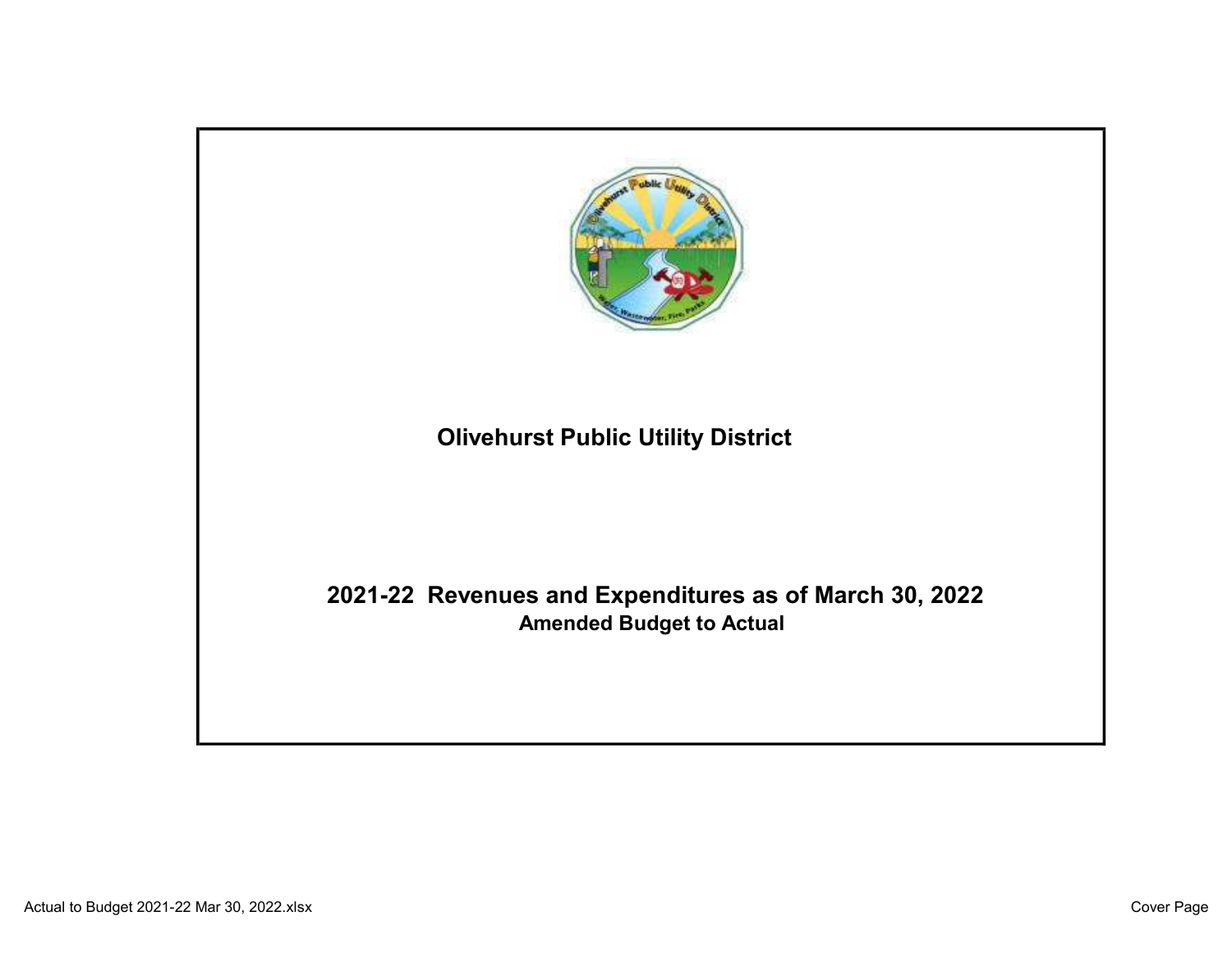# Table of Contents

| <b>FUND</b>                | Department |                                        | <b>PAGE</b> |
|----------------------------|------------|----------------------------------------|-------------|
|                            |            |                                        |             |
| <b>General Fund 11</b>     | $00\,$     | Administration                         | 3           |
|                            | 01         | Pool                                   | 5           |
|                            | 02         | <b>Olivehurst Parks</b>                | 6           |
|                            | 03         | <b>CSA Parks</b>                       | 8           |
|                            | 04         | <b>Youth Center</b>                    | 10          |
|                            | 05         | Lighting                               | 10          |
|                            | 09         | <b>Fire Department</b>                 | 11          |
|                            | 12         | Fire Department - Measure K            | 12          |
|                            | 10         | Fire Department - Enterprise Rancheria | 13          |
| <b>Water Fund 12</b>       | $00\,$     | <b>Water Department</b>                | 14          |
| <b>Waste Water Fund 13</b> | 00         | <b>Waste Water Treatment</b>           | 16          |
|                            | 31         | <b>Waste Water Collections</b>         | 17          |
| <b>CFDs 18-20</b>          |            | <b>Community Facilty Districts</b>     | 18          |
| <b>Budget Amendment 1</b>  |            |                                        | 19          |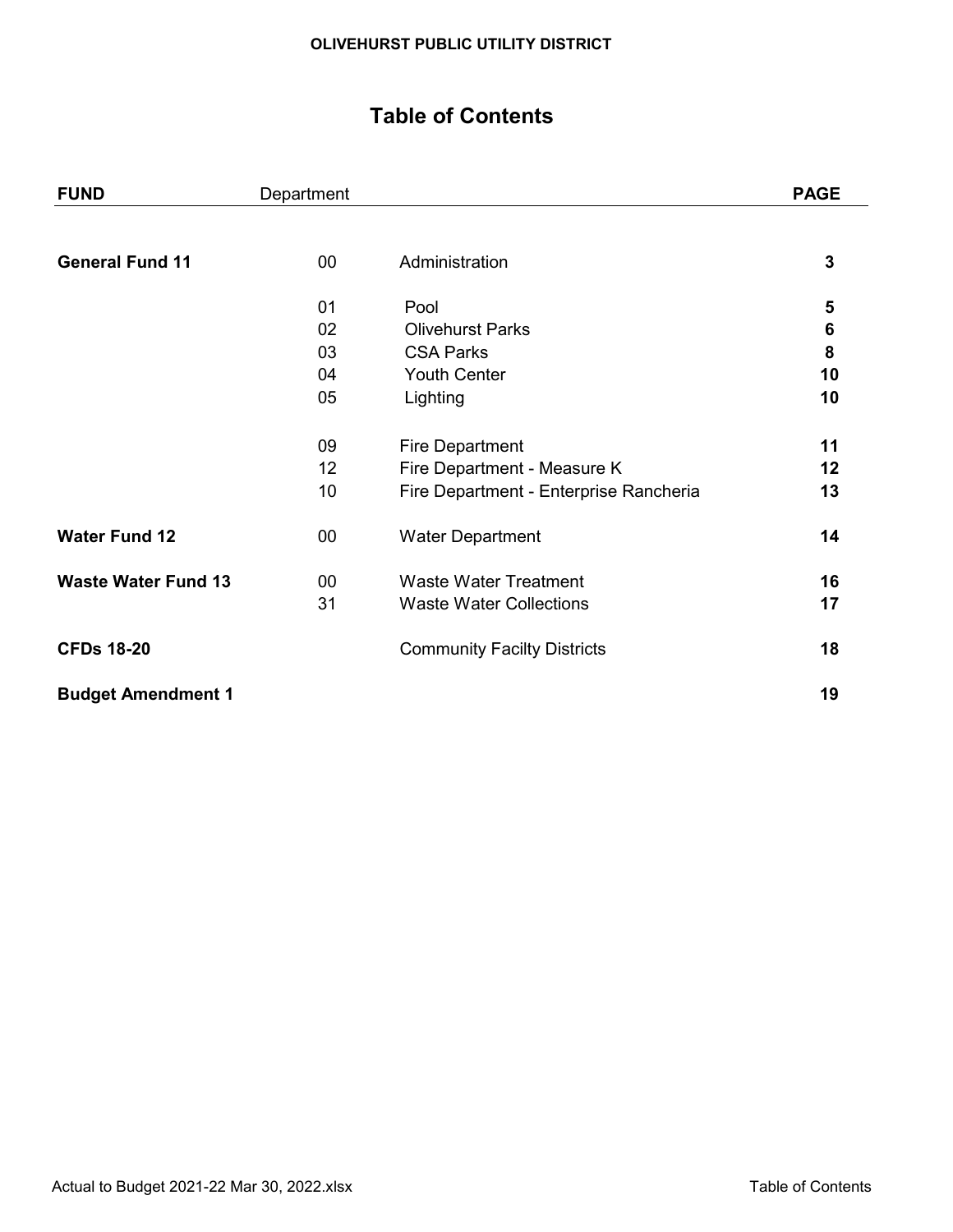### General Fund 11 03/30/22

#### 00 (Administration)

# Statement of Revenues and Expenditures

| <b>ACCOUNT</b> | <b>DESCRIPTION</b>                       | <b>ANNUAL BUDGET</b> | <b>CURRENT PERIOD</b>    | YEAR TO DATE | % OF<br><b>BUDGET</b><br><b>USED</b> | <b>BUDGET REMAINING</b> |          | <b>PRIOR YEAR BUDGET</b> |
|----------------|------------------------------------------|----------------------|--------------------------|--------------|--------------------------------------|-------------------------|----------|--------------------------|
| 11.41100.00.0  | CFD 2002-1 ADMIN REVENUE                 | 10.000 \$            | $\sim$                   |              | 0%                                   | $10.000$ \$             |          | 10.000                   |
|                |                                          |                      |                          |              |                                      |                         |          |                          |
| 11.45103.00.0  | MISCELLANEOUS REVENUE - GENERAL          | 8,000                | 4,267                    | 23,841       | 298%                                 | $(15, 841)$ \$          |          | 8,000                    |
| 11.45111.00.0  | WATER/SEWER 50/50 CLEARING               |                      | 539                      | 3,194        | 0%                                   | $(3, 194)$ \$           |          |                          |
| 11.45432.00.0  | WWTF CAPACITY ADMIN REVENUES             |                      |                          |              | 0%                                   |                         | \$       |                          |
| 11.45500.00.0  | <b>INTEREST EARNED</b>                   | 10,000               |                          | 14,105       | 141%                                 | $(4, 105)$ \$           |          | 20,000                   |
| 11.45700.00.0  | ADMIN OVERHEAD TRANSFER IN               | 1,216,648            | $\overline{\phantom{a}}$ | 670,077      | 55%                                  | 546,571 \$              |          | 1,324,852                |
| Administration | <b>Total Revenues</b>                    | 1,244,648 \$<br>\$   | $4,806$ \$               | 711,216      |                                      | \$<br>533,432 \$        |          | 1,362,852                |
| 11.59101.00.0  | <b>SALARIES - GENERAL</b>                | 665,898              | 48,045                   | 519,963      | 78%                                  | 145,935 \$              |          | 663,986                  |
| 11.59110.00.0  | SALARIES OT - GENERAL                    | 5,000                |                          | 256          | 5%                                   | 4,744                   | \$       | 6,000                    |
| 11.59300.00.0  | <b>OPERATING SUPPLIES - GENERAL</b>      | 6,500                |                          | 826          | 13%                                  | $5,674$ \$              |          | 6,500                    |
| 11.59301.00.0  | LICENSES AND DUES - ADMIN EMPLOYEES      | 150                  | $\overline{\phantom{a}}$ | 104          | 70%                                  | 46                      | \$       | 150                      |
| 11.59302.00.0  | <b>OFFICE SUPPLIES - GENERAL</b>         | 27,000               | 382                      | 6,031        | 22%                                  | 20,969                  | - \$     | 27,000                   |
| 11.59303.00.0  | <b>GAS AND OIL - GENERAL</b>             | 750                  | $\overline{\phantom{a}}$ | 205          | 27%                                  | 545                     | \$       | 750                      |
| 11.59304.00.0  | <b>FEES &amp; DUES - GENERAL</b>         | 10,000               | $\overline{\phantom{a}}$ | 9,865        | 99%                                  | 135                     | - \$     | 10,000                   |
| 11.59305.00.0  | UTILITIES & PHONE - GENERAL              | 10,000               | 207                      | 4,604        | 46%                                  | 5,396 \$                |          | 10,000                   |
| 11.59306.00.0  | <b>OUTSIDE SERVICES - GENERAL</b>        | 80,000               | 8,678                    | 51,075       | 64%                                  | 28,925 \$               |          | 63,000                   |
| 11.59307.00.0  | PRINTING/PUBLIC/LEGAL NOTICES - ADMIN    | 1,000                | $\overline{\phantom{a}}$ |              | 0%                                   | $1,000$ \$              |          | 1,000                    |
| 11.59312.00.0  | TRAINING & EDUCATION - ADMIN STAFF       | 3,600                |                          | 1,955        | 54%                                  | $1,645$ \$              |          | 2,350                    |
| 11.59313.00.0  | UNEMPLOYMENT - GENERAL                   |                      |                          |              | 0%                                   |                         | \$       | 1,000                    |
| 11.59314.00.0  | ELECTION EXPENSE - GENERAL               |                      |                          |              | 0%                                   |                         | \$       | 20,000                   |
| 11.59315.00.0  | SAFETY SUPPLIES / EXPENSE                | 3,000                | 153                      | 2,092        | 70%                                  | 908                     | - \$     | 3,000                    |
| 11.59320.00.0  | POSTAGE & SHIPPING                       | 2,000                | $\overline{\phantom{a}}$ |              | 0%                                   | 2,000                   | - \$     | 2,000                    |
| 11.59402.00.0  | <b>WORKERS' COMP INSURANCE - GENERAL</b> | 5,800                |                          | 2,831        | 49%                                  | 2,969                   | ∣\$      | 6,006                    |
| 11.59404.00.0  | COMPUTER SERVICES - GENERAL              | 41,000               | 1,841                    | 38,188       | 93%                                  | $2,812$ \$              |          | 37,000                   |
| 11.59405.00.0  | <b>LEGAL FEES - GENERAL</b>              | 45,000               |                          | 28,739       | 64%                                  | 16,261                  | \$       | 45,000                   |
| 11.59425.00.0  | <b>SECURITY - GENERAL</b>                | 3,000                |                          | 1,142        | 38%                                  | 1,858                   | <b>S</b> | 2,000                    |
| 11.59501.00.0  | PAYROLL TAXES - GENERAL                  | 51,000               | 3,622                    | 38,809       | 76%                                  | 12,191                  | \$       | 105,775                  |
| 11.59502.00.0  | EMPLOYEE BENEFITS (RET/MED) - GENERAL    | 250,000              | 18,983                   | 165,843      | 66%                                  | 84,157 \$               |          | 249,680                  |
| 11.59505.00.0  | <b>EMPLOYMENT COSTS - GENERAL</b>        | 250                  |                          |              | 0%                                   | 250                     | \$       | 250                      |
| 11.59550.00.0  | <b>CUSTOMER SERVICE / SAFETY AWARDS</b>  | 500                  |                          |              | 0%                                   | 500                     | \$       | 500                      |
| 11.59551.00.0  | <b>BOARD COMMUNITY OUTREACH</b>          | 300                  |                          |              | 0%                                   | 300                     | \$       | 300                      |
| 11.59600.00.0  | CAPITAL OUTLAY - GENERAL                 | 31,200               |                          | 3,017        | 10%                                  | 28,183                  | - \$     | 30,000                   |
| 11.59801.00.0  | <b>BLDGS AND IMPROVEMENTS</b>            | 2,500                |                          |              | 0%                                   | $2,500$ \$              |          | 2,500                    |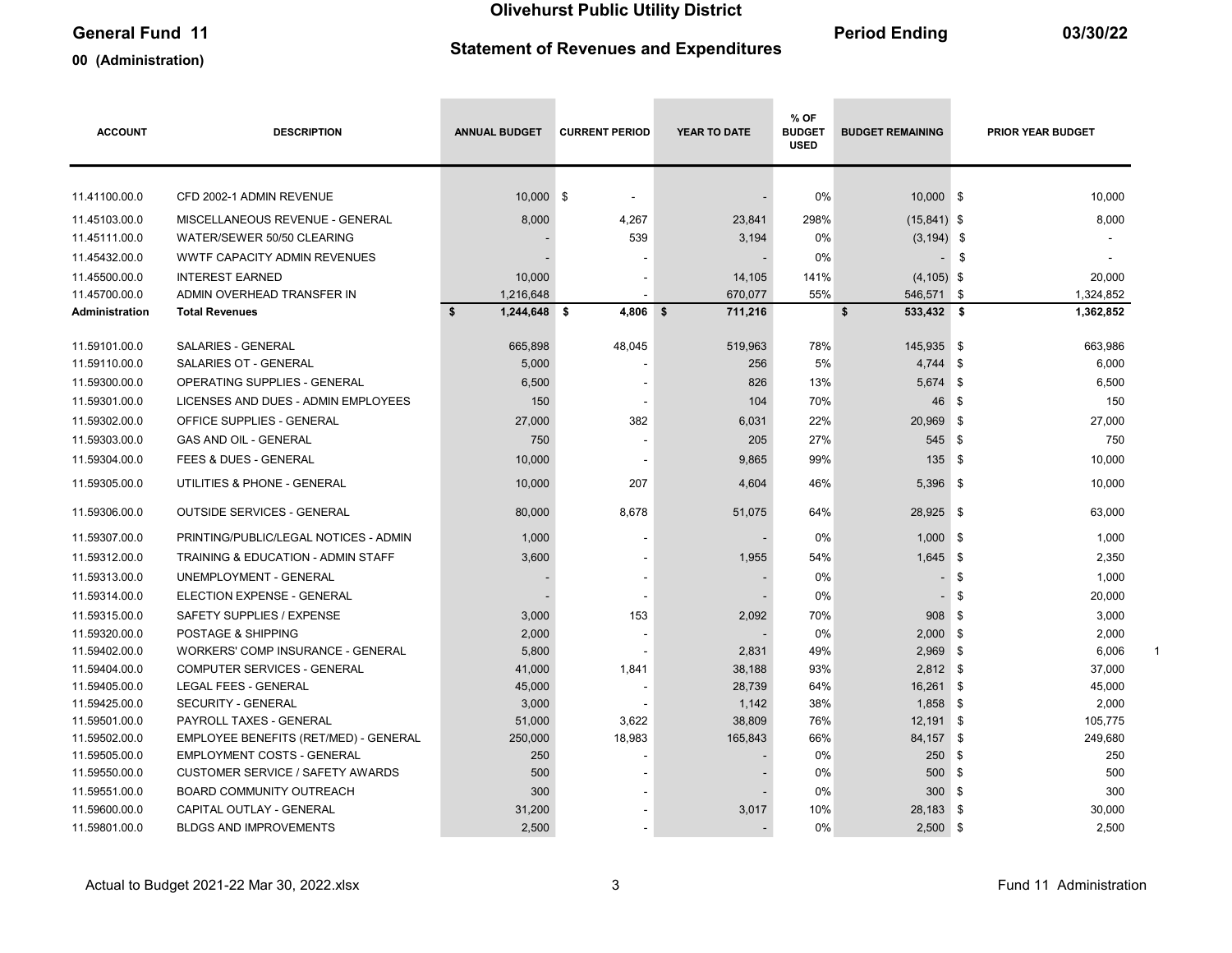### General Fund 11 03/30/22

00 (Administration)

# Statement of Revenues and Expenditures

| <b>ACCOUNT</b> | <b>DESCRIPTION</b>                          | <b>ANNUAL BUDGET</b> | <b>CURRENT PERIOD</b> | YEAR TO DATE | $%$ OF<br><b>BUDGET</b><br><b>USED</b> | <b>BUDGET REMAINING</b> | <b>PRIOR YEAR BUDGET</b> |
|----------------|---------------------------------------------|----------------------|-----------------------|--------------|----------------------------------------|-------------------------|--------------------------|
| 11.59802.00.0  | AUTO & OTHER EQUIP EXP - GENERAL            | 500                  |                       |              | 0%                                     | 500 \$                  | 1,500                    |
| 11.65704.00.0  | DEPRECIATION EXPENSE - GENERAL              | 3,500                |                       | 3,500        | 100%                                   | $\sim$                  | \$<br>3,500              |
| Administration | <b>Total Expenditures</b>                   | \$<br>1,249,448 \$   | $81,910$ \$           | 879,046      |                                        | 370,402 \$<br>\$        | 1,300,747                |
|                | <b>Excess of Revenues over Expenditures</b> | \$<br>$(4,800)$ \$   | $(77, 104)$ \$        | (167, 830)   |                                        |                         | \$<br>62,105             |
|                | Cash Reserves                               |                      |                       |              |                                        |                         |                          |
|                | Advance to Fire Department                  | 18,403               |                       |              |                                        |                         |                          |
|                | Advance to Pool                             | 9,271                |                       |              |                                        |                         |                          |
|                | Reserve: Admin. Building                    | (22, 874)            |                       |              |                                        |                         |                          |
|                |                                             |                      |                       | (167, 830)   |                                        |                         |                          |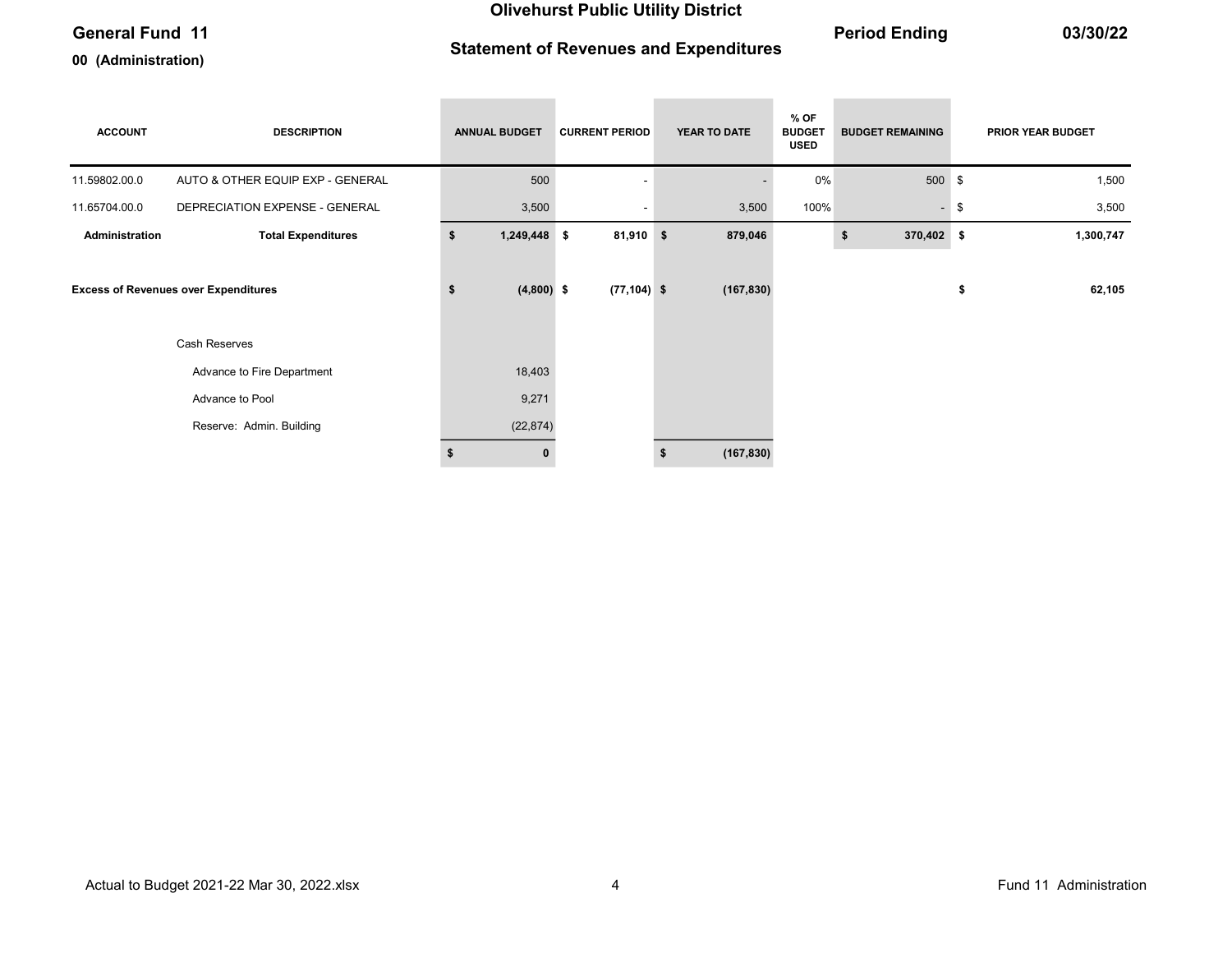# Statement of Revenues and Expenditures

01 (POOL)

General Fund 11 **Contract 11** Contract 12 Contract 2016 12 Contract 2016 12 Contract 2016 12 Contract 2016 12 Contract 2016 12 Contract 2016 12 Contract 2016 12 Contract 2016 12 Contract 2016 12 Contract 2016 12 Contract 2

| <b>ACCOUNT</b>                              | <b>DESCRIPTION</b>                     | <b>ANNUAL BUDGET</b>     | <b>CURRENT PERIOD</b>    | YEAR TO DATE         | <b>BUDGET</b><br><b>REMAINING</b> | <b>PRIOR YEAR BUDGET</b> | <b>COMMENTS</b> |
|---------------------------------------------|----------------------------------------|--------------------------|--------------------------|----------------------|-----------------------------------|--------------------------|-----------------|
| <b>Revenues</b>                             |                                        |                          |                          |                      |                                   |                          |                 |
| 11.45100.01.0                               | POOL ADMISSION                         | 11,000                   |                          |                      | 11,000                            |                          |                 |
| 11.45103.01.0                               | MISCELLANEOUS REVENUE - POOL           |                          |                          |                      |                                   |                          |                 |
| 11.45400.01.0                               | FIRST FIVE GRANT - POOL                | $\overline{\phantom{a}}$ |                          |                      |                                   |                          |                 |
| 11.45401.01.0                               | HEALTH & HUMAN SERV GRANT - POOL       | $\overline{\phantom{a}}$ |                          |                      |                                   |                          |                 |
| 11.49300.01.0                               | <b>CURR SECURED TAXES - POOL</b>       | 8,000                    | ٠                        | 4,174                | 3,826                             | 6,500                    |                 |
| 11.49301.01.0                               | CURR UNSECURED TAXES - POOL            | 600                      |                          | 212                  | 388                               |                          |                 |
| 01 (POOL)                                   | <b>Total Revenues</b>                  | \$<br>19,600 \$          | $\blacksquare$           | 4,386 \$<br>\$       | $15,214$ \$                       | 6,500                    |                 |
| <b>Expenditures</b>                         |                                        |                          |                          |                      |                                   |                          |                 |
| 11.59101.01.0                               | SALARIES - POOL                        | 6,000                    |                          |                      |                                   |                          |                 |
| 11.59300.01.0                               | OPERATING SUPPLIES & REPAIRS - POOL    | 3,500                    | 486                      | 494                  | 3,006                             |                          |                 |
| 11.59302.01.0                               | OFFICE SUPPLIES & EXP - POOL           |                          | $\blacksquare$           |                      |                                   |                          |                 |
| 11.59305.01.0                               | UTILITIES & PHONE - POOL               | 6,500                    | 389                      | 1,805                | 4,695                             |                          |                 |
| 11.59306.01.0                               | OUTSIDE SERVICES - POOL                | 60,000                   |                          | 701                  | 59,299                            |                          |                 |
| 11.59307.01.0                               | PRINTING/PUBLIC/LEGAL NOTICES - POO    | $\overline{\phantom{a}}$ |                          |                      | $\overline{\phantom{a}}$          |                          |                 |
| 11.59308.01.0                               | <b>CHEMICALS</b>                       | 2,500                    | ٠                        |                      | 2,500                             |                          |                 |
| 11.59312.01.0                               | TRAINING & EDUCATION - POOL            | 1,000                    |                          |                      | 1,000                             |                          |                 |
| 11.59315.01.0                               | SAFETY SUPPLIES / EXPENSE              |                          |                          |                      |                                   |                          |                 |
| 11.59317.01.0                               | WATER/SEWER - POOL                     | 1,500                    |                          |                      | 1,500                             |                          |                 |
| 11.59401.01.0                               | <b>GENERAL INSURANCE - POOL</b>        |                          |                          |                      |                                   |                          |                 |
| 11.59405.01.0                               | LEGAL FEES - POOL                      |                          |                          |                      |                                   |                          |                 |
| 11.59501.01.0                               | PAYROLL TAXES - POOL                   | 800                      |                          |                      | 800                               |                          |                 |
| 11.59502.01.0                               | EMPLOYEE BENEFITS (RET/MED) - POOL     | 100                      |                          |                      | 100                               |                          |                 |
| 11.59505.01.0                               | <b>EMPLOYMENT COSTS - POOL</b>         |                          |                          |                      |                                   |                          |                 |
| 11.59801.01.0                               | <b>BLDGS &amp; IMPROVEMENTS - POOL</b> | 100                      |                          | 94,731               | (94, 631)                         |                          |                 |
| 11.59802.01.0                               | AUTO & OTHER EQUIP EXP - POOL          |                          | $\overline{\phantom{a}}$ |                      | $\overline{\phantom{a}}$          | ۰.                       |                 |
| 01 (POOL)                                   | <b>Total Expenditures</b>              | \$<br>82,000 \$          | $\blacksquare$           | 97,731 \$<br>\$      | $\overline{\phantom{a}}$          | \$                       |                 |
| <b>Excess of Revenues over Expenditures</b> |                                        | $(62, 400)$ \$<br>\$     |                          | \$<br>$(93, 346)$ \$ | 15,214                            | ∣\$<br>6,500             |                 |
|                                             | Pool Liner Loan from Admin             | (9,271)                  |                          |                      |                                   |                          |                 |
|                                             | <b>Transfer from Other Departments</b> | (71, 671)                |                          | (93, 346)            |                                   |                          |                 |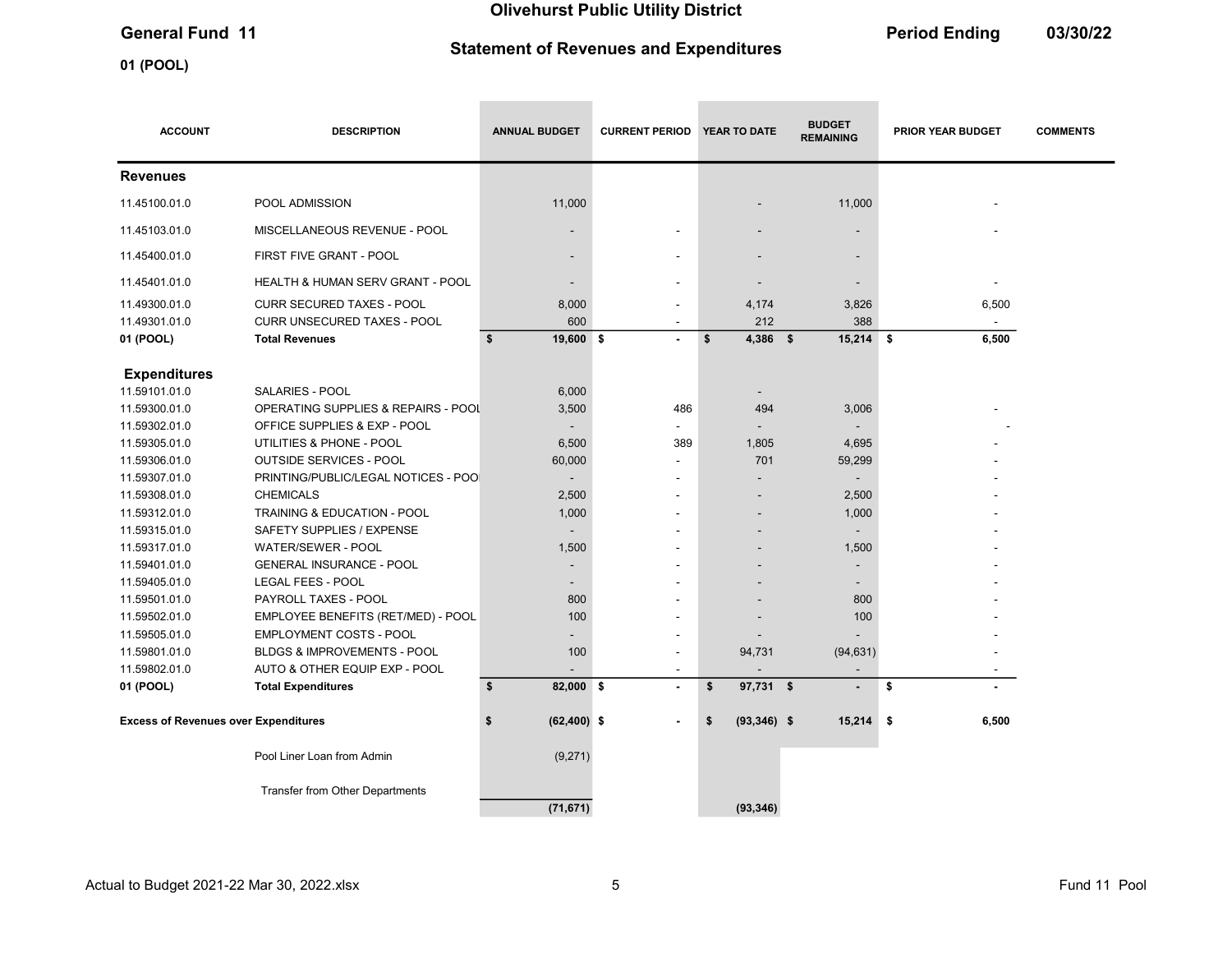# Statement of Revenues and Expenditures<br>
Period Ending 3/30/22

**Contract Contract Contract** 

### 02 (PARKS)

| <b>ACCOUNT</b>      | <b>DESCRIPTION</b>                              | <b>ANNUAL BUDGET</b>     | <b>CURRENT PERIOD</b>    | <b>YEAR TO DATE</b> | % OF BUDGET<br><b>USED</b> | <b>BUDGET</b><br><b>REMAINING</b> | <b>PRIOR YEAR BUDGET</b> |
|---------------------|-------------------------------------------------|--------------------------|--------------------------|---------------------|----------------------------|-----------------------------------|--------------------------|
| <b>Revenues</b>     |                                                 |                          |                          |                     |                            |                                   |                          |
| 11.45103.02.0       | <b>MISCELLANEOUS REVENUE - PARKS</b>            | $\overline{\phantom{a}}$ | $\overline{\phantom{a}}$ | $\blacksquare$      | $0\%$                      |                                   |                          |
| 11.45151.02.0       | PARK RESERVATION ADMIN FEE - HOH                | 50                       |                          |                     | 0%                         | 50                                | 959                      |
| 11.45160.02.0       | PLAN CHECK FEE REVENUE - PARKS                  |                          |                          |                     | 0%                         |                                   |                          |
| 11.45420.02.0       | <b>WATER TOWER RENTALS</b>                      | 43,500                   | 3,632                    | 31,006              | 71%                        | 12,494                            | 35,000                   |
| 11.45431.02.0       | TRANSFER OUT - SAFETY FUNDS                     | (220)                    |                          |                     | 0%                         | (220)                             | (220)                    |
| 11.45810.02.0       | CSA 69 TAX REVENUE - PARKS                      | 2,100                    | $\overline{\phantom{a}}$ |                     | 0%                         | 2,100                             | 2,100                    |
| 11.49300.02.0       | <b>CURR SECURED TAXES - PARKS</b>               | 85,000                   |                          | 45,496              | 54%                        | 39,504                            | 80,000                   |
| 11.49301.02.0       | <b>CURR UNSECURED TAXES - PARKS</b>             |                          |                          | 2,306               | 0%                         |                                   |                          |
| 02 (PARKS)          | <b>Total Revenues</b>                           | \$<br>130,430 \$         | $3,632$ \$               | 78,807              |                            | \$<br>53,928                      | 117,839<br>-\$           |
|                     |                                                 |                          |                          |                     |                            |                                   |                          |
| <b>Expenditures</b> |                                                 |                          |                          |                     |                            |                                   |                          |
| 11.59101.02.0       | <b>SALARIES - PARK</b>                          | 17,000                   | 777                      | 7,223               | 42%                        | 9,777                             | 14,979                   |
| 11.59103.02.0       | OVERHEAD - ADMIN EXPENSES - PARKS               | 18,742                   | $\mathbf 0$              | 10,051              | 54%                        | 8,691                             | 19,911                   |
| 11.59110.02.0       | <b>SALARIES OT - PARK</b>                       | 500                      |                          |                     | 0%                         | 500                               | 500                      |
| 11.59300.02.0       | <b>OPERATING SUPPLIES &amp; REPAIRS - PARKS</b> | 8,000                    | 5                        | 1,296               | 16%                        | 6,704                             | 8,000                    |
| 11.59301.02.0       | LICENSES / DUES - PARK EMPLOYEES                | 250                      |                          | $\overline{7}$      | 3%                         | 243                               | 250                      |
| 11.59302.02.0       | OFFICE SUPPLIES AND EXPENSE - OH PAR            | 100                      | 24                       | 24                  | 24%                        | 76                                | 100                      |
| 11.59303.02.0       | <b>GAS &amp; OIL - PARKS</b>                    | 1,000                    | 29                       | 311                 | 31%                        | 689                               | 1,000                    |
| 11.59304.02.0       | <b>FEES &amp; DUES - PARKS</b>                  |                          |                          |                     | 0%                         |                                   |                          |
| 11.59305.02.0       | UTILITIES & PHONE - PARK                        | 1,000                    | 49                       | 588                 | 59%                        | 412                               | 1,000                    |
| 11.59306.02.0       | <b>OUTSIDE SERVICES - PARKS</b>                 | 16,000                   | 17                       | 5,830               | 36%                        | 10,170                            | 14,000                   |
| 11.59307.02.0       | PRINTING/PUBLIC/LEGAL NOTICES - PARKS           | 100                      | $\blacksquare$           |                     | 0%                         | 100                               | 150                      |
| 11.59308.02.0       | <b>HERBICIDES/PESTICIDES</b>                    | 400                      |                          |                     | 0%                         | 400                               | 400                      |
| 11.59309.02.0       | <b>SMALL TOOLS - PARKS</b>                      | 250                      | 12                       | 13                  | 5%                         | 237                               | 250                      |
| 11.59310.02.0       | <b>UNIFORMS - PARKS</b>                         | 100                      | 4                        | 56                  | 56%                        | 44                                | 100                      |
| 11.59312.02.0       | <b>TRAINING &amp; EDUCATION - PARKS</b>         | 25                       |                          | $\mathbf{1}$        | 4%                         | 24                                | 25                       |
| 11.59315.02.0       | SAFETY SUPPLIES / EXPENSE - PARKS               | 250                      | $\overline{2}$           | 30                  | 12%                        | 220                               | 250                      |
| 11.59317.02.0       | <b>IRRIGATION EXPENSE - PARKS</b>               | 45,500                   |                          | 30,645              | 67%                        | 14,855                            | 40,500                   |
| 11.59320.02.0       | POSTAGE & SHIPPING - PARKS                      | $\overline{\phantom{a}}$ |                          |                     | 0%                         | $\overline{\phantom{0}}$          |                          |
| 11.59325.02.0       | <b>DIRECT ASSESSMENTS - PARKS</b>               | 200                      |                          | 196                 | 98%                        | $\overline{4}$                    | 200                      |
| 11.59401.02.0       | <b>GENERAL INSURANCE - PARKS</b>                | 3,300                    |                          | 3,150               | 95%                        | 150                               | 3,401                    |
| 11.59402.02.0       | <b>WORKERS' COMP INSURANCE - PARKS</b>          | 1,400                    |                          | 355                 | 25%                        | 1,045                             | 1,416                    |
| 11.59404.02.0       | COMPUTER SERVICES - PARKS (OLIVEHUR             | 500                      |                          | 113                 | 23%                        | 387                               | 750                      |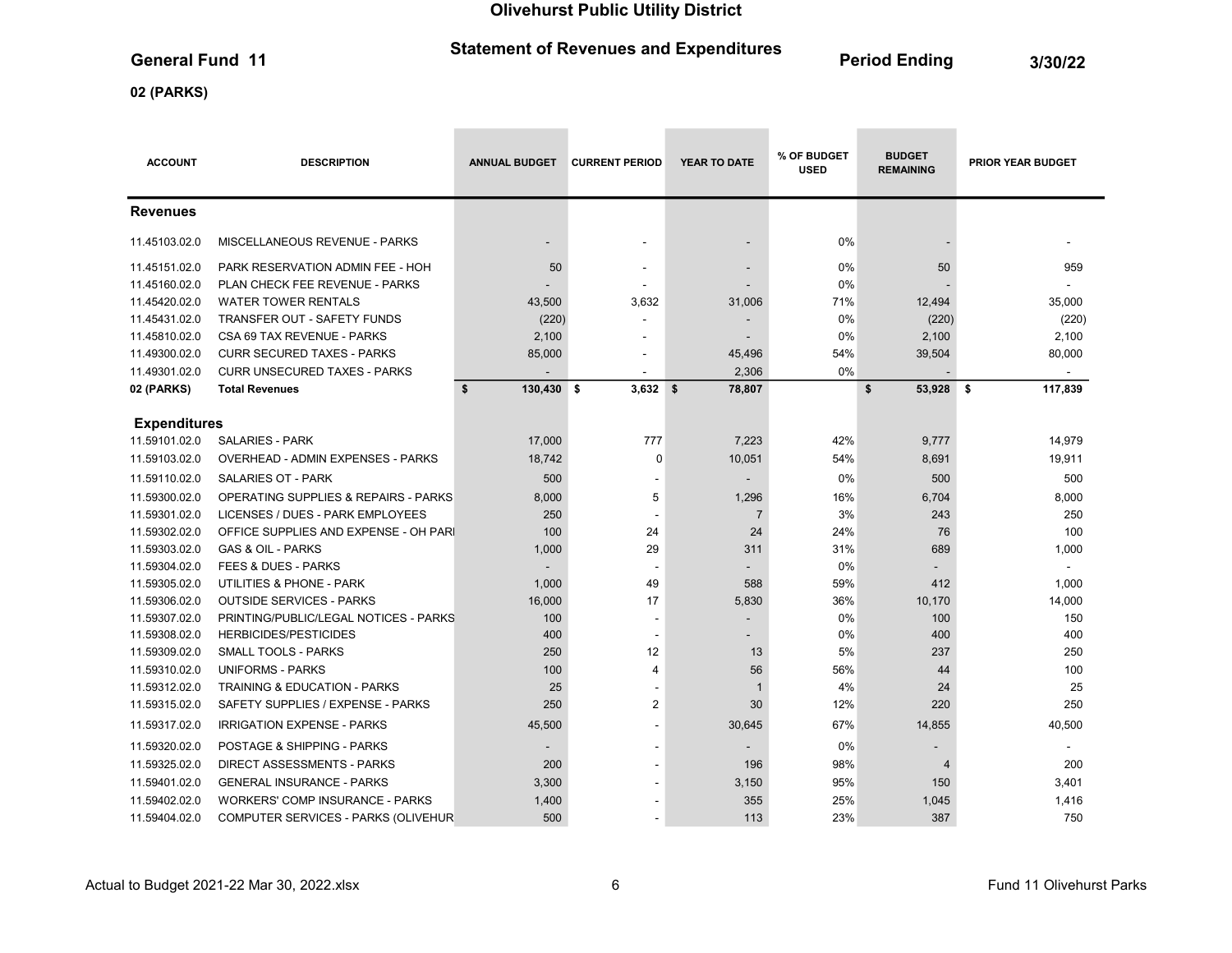# Statement of Revenues and Expenditures<br>
Period Ending 3/30/22

**Contract Contract** 

**Contract Contract Contract** 

### 02 (PARKS)

| <b>ACCOUNT</b> | <b>DESCRIPTION</b>                          | <b>ANNUAL BUDGET</b>     | <b>CURRENT PERIOD</b>    | <b>YEAR TO DATE</b>      | % OF BUDGET<br><b>USED</b> | <b>BUDGET</b><br><b>REMAINING</b> | <b>PRIOR YEAR BUDGET</b> |
|----------------|---------------------------------------------|--------------------------|--------------------------|--------------------------|----------------------------|-----------------------------------|--------------------------|
| 11.59405.02.0  | <b>LEGAL FEES - PARKS</b>                   | 500                      |                          | $\overline{\phantom{a}}$ | 0%                         | 500                               | 500                      |
| 11.59501.02.0  | <b>PAYROLL TAXES - PARKS</b>                | 1,300                    | 58                       | 577                      | 44%                        | 723                               | 1,968                    |
| 11.59502.02.0  | EMPLOYEE BENEFITS (RET/MED) - PARKS         | 6,400                    | 207                      | 1,736                    | 27%                        | 4,664                             | 5,057                    |
| 11.59505.02.0  | <b>EMPLOYMENT COSTS - OH PARKS</b>          | 100                      | $\overline{\phantom{a}}$ | $\overline{\phantom{a}}$ | 0%                         | 100                               | 100                      |
| 11.59551.02.0  | <b>BOARD COMMUNITY OUTREACH</b>             | 75                       | $\overline{\phantom{a}}$ | $\overline{\phantom{a}}$ | 0%                         | 75                                | 75                       |
| 11.59600.02.0  | <b>CAPITAL OUTLAY - PARKS</b>               | 500                      | ۰                        | $\overline{\phantom{a}}$ | 0%                         | 500                               | 320                      |
| 11.59700.02.0  | <b>RENTS &amp; LEASES - PARKS</b>           | $\overline{\phantom{a}}$ | ۰                        | $\overline{\phantom{0}}$ | 0%                         | $\overline{\phantom{0}}$          |                          |
| 11.59801.02.0  | <b>BLDGS &amp; IMPROVEMENTS - PARKS</b>     | 1,500                    |                          | $\overline{\phantom{a}}$ | 0%                         | 1,500                             | 1,500                    |
| 11.59802.02.0  | AUTO & OTHER EQUIP EXP - PARKS              | 1,000                    | $\overline{\phantom{a}}$ | $\mathbf 0$              | 0%                         | 1,000                             | 2,320                    |
| 11.59807.02.0  | <b>VEHICLE MAINTENANCE - PARKS</b>          |                          | $\overline{\phantom{a}}$ |                          | 0%                         | $\overline{\phantom{0}}$          |                          |
| 11.65704.02.0  | <b>DEPRECIATION EXPENSE - PARKS</b>         | 5,000                    |                          | 5,000                    | 100%                       |                                   | 5,000                    |
| 11.65800.02.0  | REPAIR AND EQUIP REPLACEMENT - OH PA        | $\blacksquare$           |                          | $\blacksquare$           | 0%                         |                                   |                          |
| 02 (PARKS)     | <b>Total Expenditures</b>                   | 130,992 \$<br>\$         | 1,182                    | 67,203<br>\$             |                            | \$<br>63,789                      | 124,022<br>\$            |
|                | <b>Excess of Revenues over Expenditures</b> | $(562)$ \$<br>\$         | $2,449$ \$               | 11,604                   |                            | \$<br>$(9,860)$ \$                | (6, 183)                 |
|                | <b>Cash Reserves</b>                        |                          |                          |                          |                            |                                   |                          |
|                | Transfers-Out                               |                          |                          |                          |                            |                                   |                          |
|                | Reserve:                                    | 562                      |                          |                          |                            |                                   |                          |
|                |                                             | \$                       |                          | 11,604<br>\$             |                            |                                   |                          |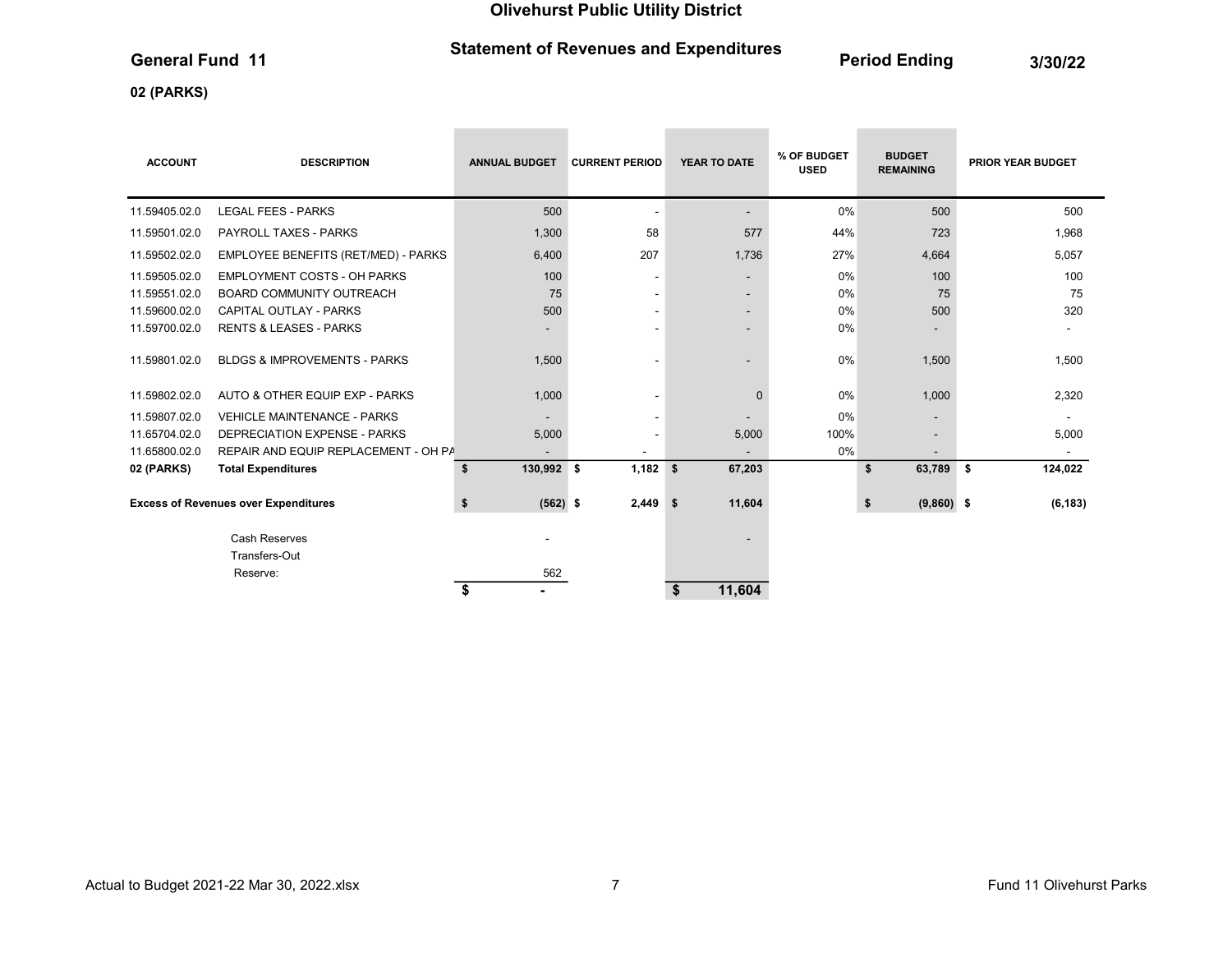#### Statement of Revenues and Expenditures

General Fund 11 **Contains Containers and Economists Containers** Period Ending 03/30/22

### 03 (CSA 66 PARKS)

| <b>ACCOUNT</b>      | <b>DESCRIPTION</b>                            | <b>ANNUAL</b><br><b>BUDGET</b> | <b>CURRENT</b><br><b>PERIOD</b> | YEAR TO DATE   | % OF<br><b>BUDGET REMAINING</b><br><b>BUDGET</b> |                  | <b>PRIOR YEAR</b><br><b>BUDGET</b> |
|---------------------|-----------------------------------------------|--------------------------------|---------------------------------|----------------|--------------------------------------------------|------------------|------------------------------------|
| <b>Revenues</b>     |                                               |                                |                                 |                |                                                  |                  |                                    |
| 11.45103.03.0       | MISC. REVENUE - CSA 66 PARKS                  |                                | $\overline{\phantom{a}}$        |                | 0%                                               | $\mathbf 0$      |                                    |
| 11.45151.03.0       | <b>PARK RESERVATION ADMIN FEE - CSA 66</b>    | 1,000                          | 150                             | 1,075          | 108%                                             | $75 -$           | 10                                 |
| 11.45431.03.0       | <b>TRANSFER OUT - SAFETY FUNDS</b>            | (3,220)                        | $\blacksquare$                  |                | 0%                                               | $3,220 -$        | (3,220)                            |
| 11.45800.03.0       | CSA 66 TAX REVENUE - PARKS                    | 690,000                        | $\blacksquare$                  | 350,450        | 51%                                              | 339,550          | 640,000                            |
| 11.45850.03.0       | CFD 2005-2 PARK MAINTENANCE                   | 100,970                        | $\overline{a}$                  |                | 0%                                               | 100,970          | 52,000                             |
| 11.49500.03.0       | GAIN/LOSS ON ACQUISITION OF EQUIPMENT-PARK    |                                |                                 |                | 0%                                               | $\mathbf{0}$     |                                    |
|                     | 03 (CSA 66 PARI Total Revenues                | \$<br>788,750 \$               | 150                             | \$<br>351,525  |                                                  | \$<br>437,225 \$ | 688,790                            |
| <b>Expenditures</b> |                                               |                                |                                 |                |                                                  |                  |                                    |
| 11.59101.03.0       | SALARIES - CSA 66 PARKS                       | 110,000                        | 9,261                           | 90,565         | 82%                                              | 19,435           | 103,528                            |
| 11.59103.03.0       | OVERHEAD - ADMIN EXPENSES- CSA 66 PARKS       | 43,731                         |                                 | 23,453         | 54%                                              | 20,278           | 46,458                             |
| 11.59110.03.0       | SALARIES OT - CSA 66 PARKS                    | 1,000                          | $\blacksquare$                  | 305            | 30%                                              | 695              | 1,000                              |
| 11.59300.03.0       | OPERATING SUPPLIES & REPAIRS - CSA 66 PARKS   | 29,000                         | 2,719                           | 20,950         | 72%                                              | 8,050            | 28,750                             |
| 11.59301.03.0       | LICENSES / DUES - CSA 66 PARK EMPLOYEES       | 350                            |                                 | 113            | 32%                                              | 237              | 350                                |
| 11.59302.03.0       | OFFICE SUPPLIES & EXPENSES - CSA 66 PARKS     | 1,000                          | $\blacksquare$                  | $\overline{c}$ | 0%                                               | 998              | 1,600                              |
| 11.59303.03.0       | GAS & OIL - CSA 66 PARKS                      | 9,000                          | 450                             | 4,924          | 55%                                              | 4,076            | 9,000                              |
| 11.59304.03.0       | FEES & DUES - CSA 66 PARKS                    | 500                            |                                 | 312            | 62%                                              | 188              | 500                                |
| 11.59305.03.0       | UTILITIES & PHONE                             | 20,000                         | 782                             | 14,286         | 71%                                              | 5,714            | 20,000                             |
| 11.59306.03.0       | <b>OUTSIDE SERVICES - CSA 66 PARKS</b>        | 155,000                        | 591                             | 119,020        | 77%                                              | 35,980           | 150,000                            |
| 11.59307.03.0       | PRINTING/PUBLIC/LEGAL NOTICES - CSA 66 PARKS  | 100                            | $\overline{a}$                  |                | 0%                                               | 100              | 100                                |
| 11.59308.03.0       | <b>HERBICIDES/PESTICIDES - CSA 66 PARKS</b>   | 3,000                          | $\blacksquare$                  |                | 0%                                               | 3,000            | 3,500                              |
| 11.59309.03.0       | SMALL TOOLS - CSA 66 PARKS                    | 2,500                          | 192                             | 251            | 10%                                              | 2,249            | 2,500                              |
| 11.59310.03.0       | UNIFORMS - CSA 66 PARKS                       | 900                            | 68                              | 893            | 99%                                              | $\overline{7}$   | 1,050                              |
| 11.59312.03.0       | TRAINING & EDUCATION - CSA 66 PARKS           | 150                            |                                 | 17             | 11%                                              | 133              | 150                                |
| 11.59315.03.0       | SAFETY SUPPLIES / EXPENSE - PLUMAS LAKE PAR   | 2,500                          | 26                              | 473            | 19%                                              | 2,028            | 2,500                              |
| 11.59317.03.0       | IRRIGATION EXPENSE - CSA 66 PARKS             | 100,000                        |                                 | 61,038         | 61%                                              | 38,962           | 80,000                             |
| 11.59320.03.0       | POSTAGE & SHIPPING - PL PARKS                 | 50                             | $\blacksquare$                  |                | 0%                                               | 50               | 50                                 |
| 11.59325.03.0       | DIRECT ASSESSMENTS - CSA 66 PARKS             | 3,500                          | $\blacksquare$                  | 3,325          | 95%                                              | 175              | 350                                |
| 11.59401.03.0       | <b>GENERAL INSURANCE - CSA 66 PARKS</b>       | 12,600                         | $\blacksquare$                  | 12,205         | 97%                                              | 395              | 21,607                             |
| 11.59402.03.0       | <b>WORKERS' COMP INSURANCE - CSA 66 PARKS</b> | 7,700                          | $\blacksquare$                  | 4,120          | 54%                                              | 3,580            | 15,630                             |
| 11.59404.03.0       | COMPUTER SERVICES - PARKS (PLUMAS LAKE)       | 9,000                          | 148                             | 3,254          | 36%                                              | 5,746            | 4,500                              |
| 11.59405.03.0       | LEGAL FEES - CSA 66 PARKS                     | 1,000                          |                                 | 26             | 3%                                               | 974              | 1,000                              |
| 11.59502.03.0       | PAYROLL TAXES - CSA 66 PARKS                  | 35,400                         | 2,186                           | 19,669         | 56%                                              | 15,731           | 63,059                             |
| 11.59502.03.0       | EMPLOYEE BENEFITS (RET/MED) - CSA 66 PARKS    | 35,400                         | 2,186                           | 19,669         | 56%                                              | 15,731           | 63,059                             |
| 11.59505.03.0       | <b>EMPLOYMENT COSTS - CSA 66 PARKS</b>        | 100                            |                                 | $\overline{a}$ | 0%                                               | 100              | 100                                |

Actual to Budget 2021-22 Mar 30, 2022.xlsx 6 Actual to Budget 2021-22 Mar 30, 2022.xlsx 6 Actual to Budget 2021-22 Mar 30, 2022.xlsx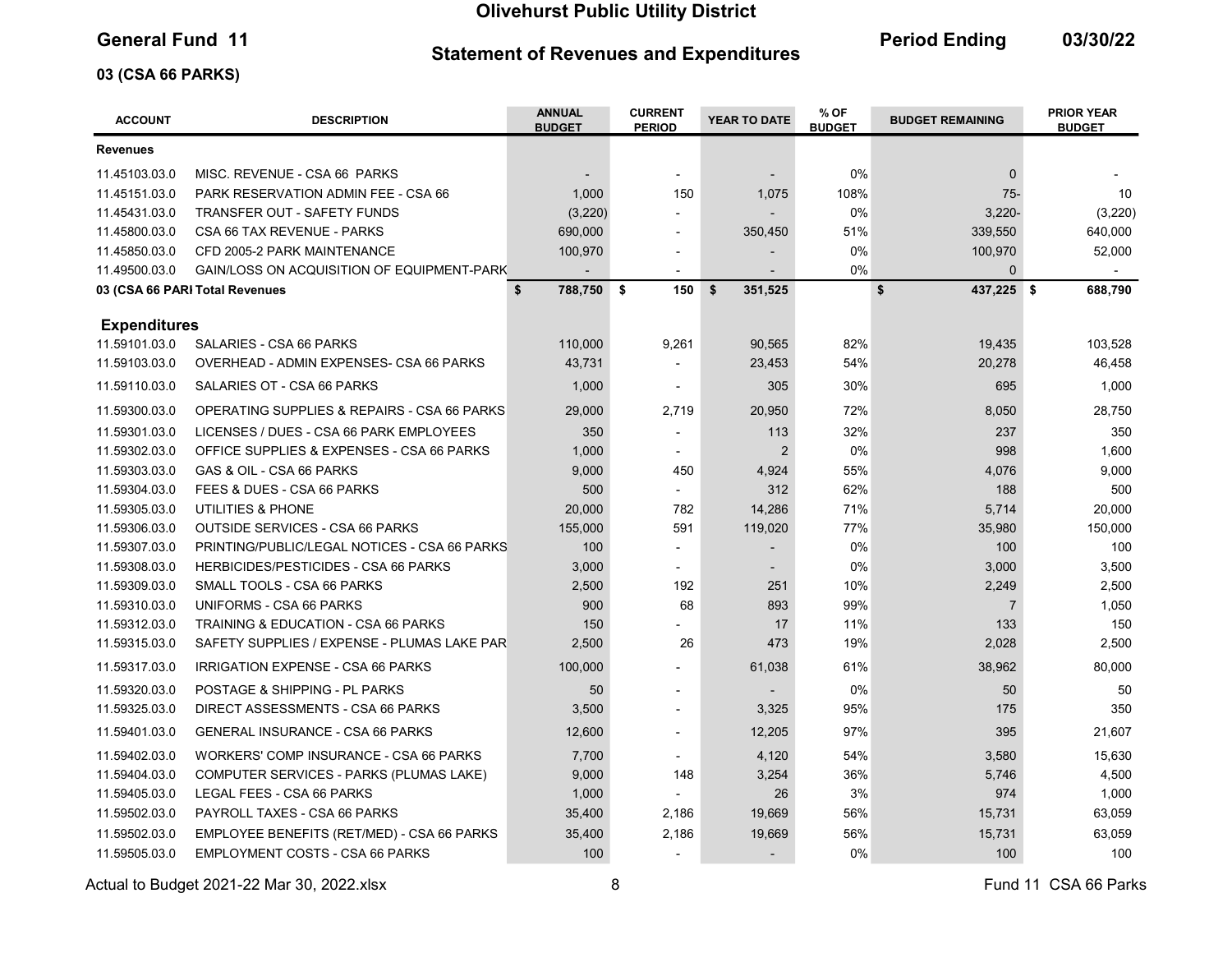### Statement of Revenues and Expenditures

General Fund 11 **Contains Containers and Economists Containers** Period Ending 03/30/22

### 03 (CSA 66 PARKS)

| <b>ACCOUNT</b> | <b>DESCRIPTION</b>                                     | <b>ANNUAL</b><br><b>BUDGET</b> | <b>CURRENT</b><br><b>PERIOD</b> |   | YEAR TO DATE | % OF<br><b>BUDGET</b> | <b>BUDGET REMAINING</b> | <b>PRIOR YEAR</b><br><b>BUDGET</b> |
|----------------|--------------------------------------------------------|--------------------------------|---------------------------------|---|--------------|-----------------------|-------------------------|------------------------------------|
| 11.59551.03.0  | BOARD COMMUNITY OUTREACH                               | 150 <sub>2</sub>               |                                 |   |              | $0\%$                 | 150                     | 150                                |
| 11.59600.03.0  | CAPITAL OUTLAY - CSA 66 PARKS                          | 2,000                          |                                 |   |              | 0%                    | 2,000                   | 11,680                             |
| 11.59750.03.0  | PUBLIC WORKS OFFICE EXPENSE - CSA 66 PARKS             | 500                            |                                 |   |              | $0\%$                 | 500                     | 500                                |
| 11.59801.03.0  | BLDGS & IMPROVEMENTS - CSA 66 PARKS                    | 1,500                          |                                 |   |              | $0\%$                 | 1,500                   | 1,500                              |
| 11.59802.03.0  | AUTO & OTHER EQUIP. EXPENSES - CSA 66 PARKS            | 2,000                          |                                 |   | 513          | 26%                   | 1,487                   | 26,680                             |
| 11.59807.03.0  | VEHICLE MAINTENANCE - CSA 66 PARKS                     | 2,000                          |                                 |   |              | 0%                    | 2,000                   |                                    |
| 11.65704.03.0  | DEPRECIATION EXPENSE - CSA 66 PARKS                    | 80,000                         |                                 |   | 80,000       | 100%                  |                         | 80,000                             |
| 11.65800.03.0  | REPAIR AND EQUIP REPLACEMENT - CSA 66 PARK!            | 2,000                          |                                 |   |              | $0\%$                 | 2,000                   | 2,000                              |
|                | 03 (CSA 66 PARI Total Expenditures                     | 673,631 \$<br>\$               | 18,607                          | S | 479,383      |                       | 194,248 \$<br>S.        | 742,851                            |
|                | <b>Excess of Revenues over Expenditures for Report</b> | \$<br>$115,119$ \$             | $(18, 457)$ \$                  |   | (127, 859)   |                       | 242,978                 |                                    |
|                | Reserves: Maintenance of Future Park Sites             | (100,000)                      |                                 |   |              |                       |                         |                                    |
|                | Transfer-Out: Capital Asset Repair                     | (15, 120)                      |                                 |   |              |                       |                         |                                    |
|                |                                                        |                                |                                 |   | (127,859)    |                       |                         |                                    |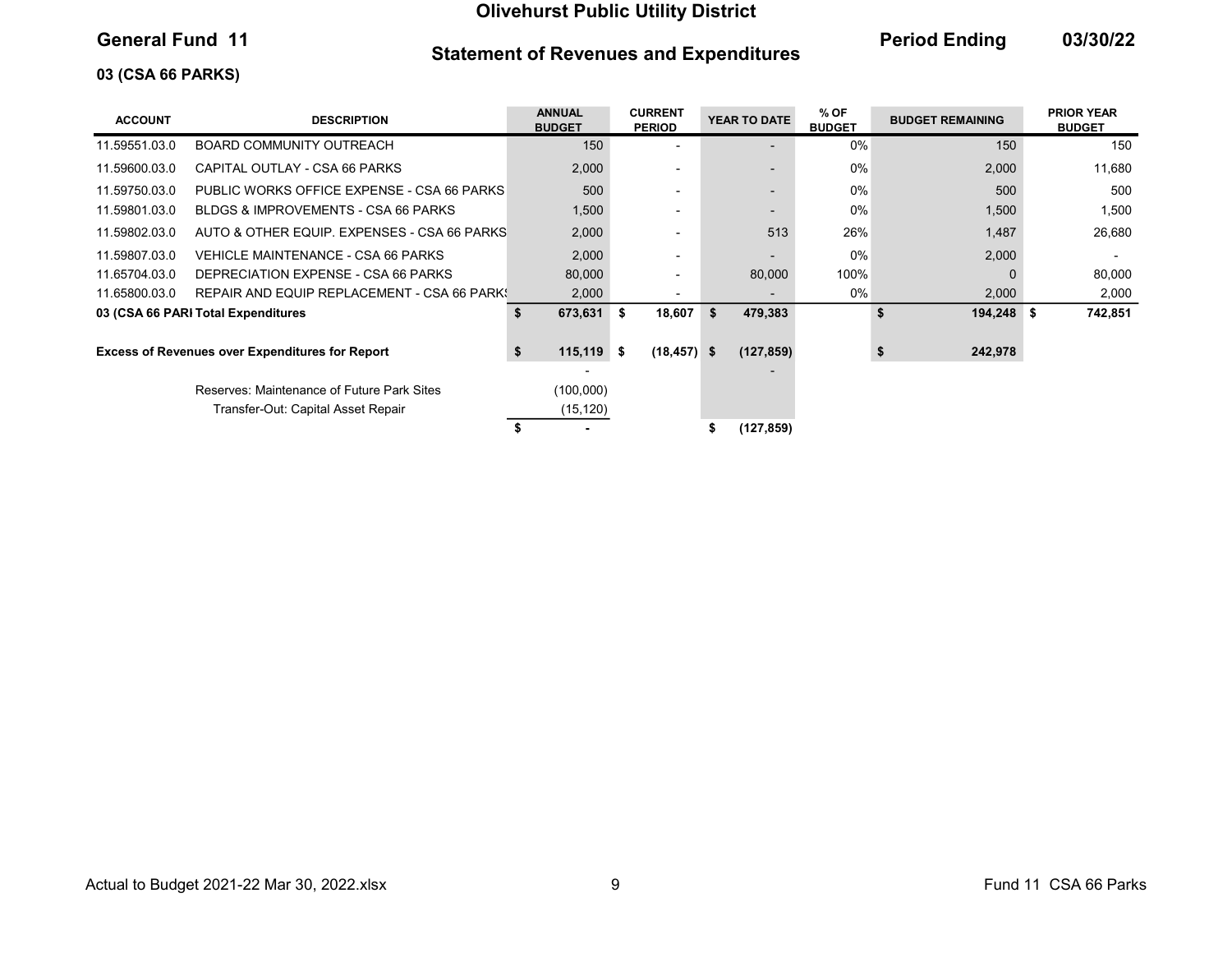# Statement of Revenues and Expenditures

**Contract** 

**Contract Contract** 

the control of the control of

the control of the control of the

# General Fund 11 **Contract Contract Contract Contract Contract Contract Contract Contract Contract Contract Contract Contract Contract Contract Contract Contract Contract Contract Contract Contract Contract Contract Contrac**

### 04 (YOUTH CTR)

| <b>ACCOUNT</b>                              | <b>DESCRIPTION</b>                      | <b>ANNUAL BUDGET</b> | <b>CURRENT PERIOD</b>          | YEAR TO DATE             | % OF<br><b>BUDGET</b><br><b>USED</b> | <b>BUDGET</b><br><b>REMAINING</b> | <b>PRIOR YEAR</b><br><b>BUDGET</b> | <b>COMMENTS</b> |
|---------------------------------------------|-----------------------------------------|----------------------|--------------------------------|--------------------------|--------------------------------------|-----------------------------------|------------------------------------|-----------------|
| <b>Revenues</b>                             |                                         |                      |                                |                          |                                      |                                   |                                    |                 |
| 11.45200.04.0                               | YCB RENTAL INCOME                       |                      | \$<br>÷,                       |                          | 0%                                   | $\mathbf 0$                       | 1,750                              |                 |
| 11.45250.04.0                               | PUBLIC WORKS OFFICE RENT REIMBURS       | 3,250                | \$<br>$\overline{\phantom{a}}$ | $\overline{\phantom{0}}$ | 0%                                   | 3,250                             | 3,250                              |                 |
| 04 (YOUTH CTR)                              | <b>Total Revenues</b>                   | $3,250$ \$           | $\blacksquare$                 |                          |                                      | 3,250                             | 5,000                              |                 |
| <b>Expenditures</b>                         |                                         |                      |                                |                          |                                      |                                   |                                    |                 |
| 11.59305.04.0                               | UTILITIES & PHONE - YCB                 | 4,000                | \$<br>242                      | 1,436                    | 36%                                  | 2,564                             | 4,000                              |                 |
| 11.59306.04.0                               | <b>OUTSIDE SERVICES - YCB</b>           | 1,000                | \$                             | 440                      | 44%                                  | 560                               | 900                                |                 |
| 11.59801.04.0                               | <b>BLDGS &amp; IMPROVEMENTS - YCB</b>   |                      | \$<br>$\blacksquare$           |                          | 0%                                   | $\mathbf 0$                       | 100                                |                 |
| 11.65704.04.0                               | DEPRECIATION EXPENSE - YCB              |                      | \$                             |                          | 0%                                   | $\Omega$                          | $\blacksquare$                     |                 |
| 04 (YOUTH CTR)                              | <b>Total Expenditures</b>               | $5,000$ \$           | 242                            | 1,876                    |                                      | 3,124                             | 5,000                              |                 |
| <b>Excess of Revenues over Expenditures</b> |                                         | $(1,750)$ \$<br>\$   | (242)                          | (1,876)                  |                                      | 126                               |                                    |                 |
|                                             | <b>Transfer from Olivehurst Parks</b>   | 1,750                |                                |                          |                                      |                                   |                                    |                 |
|                                             |                                         | \$<br>$\sim$         |                                |                          |                                      |                                   |                                    |                 |
| 05 (LIGHTING)                               |                                         |                      |                                |                          |                                      |                                   |                                    |                 |
| <b>Revenues</b>                             |                                         |                      |                                |                          |                                      |                                   |                                    |                 |
| 11.45440.05.0                               | STREET LIGHTING DISTRICT ASSESSMEN      |                      | \$                             |                          | 0%                                   | $\pmb{0}$                         |                                    |                 |
| 11.49300.05.0                               | <b>CURR SECURED TAXES - ST LIGHTING</b> | 76,000.00            | \$<br>$\overline{\phantom{a}}$ | 42,355                   | 56%                                  | 33,645                            | 75,000                             |                 |
| 11.49301.05.0                               | CURR UNSECURED TAXES - ST LIGHTING      |                      | \$                             | 2,147                    | 0%                                   | $2,147-$                          |                                    |                 |
| 11.49302.05.0                               | PRIOR YEAR TAXES - ST LIGHTING          |                      | \$                             |                          | 0%                                   | $\pmb{0}$                         |                                    |                 |
| 11.49400.05.0                               | SUPPLEMENTAL TAXES - STREET LIGHTII     |                      | \$<br>$\blacksquare$           |                          | 0%                                   | $\Omega$                          | $\blacksquare$                     |                 |
| 05 (LIGHTING)                               | <b>Total Revenues</b>                   | 76,000 \$            | $\blacksquare$                 | 44,501                   |                                      | 31,499                            | 75,000                             |                 |
| 11.59300.05.0                               | OPERATING SUPPLIES & REPAIRS - STRE     | 900                  | \$                             |                          | 0%                                   | 900                               |                                    |                 |
| 11.59305.05.0                               | UTILITIES & PHONE - ST LIGHT            | 55,000               | \$<br>3,992                    | 34,927                   | 64%                                  | 20,073                            | 55,000                             |                 |
| 05 (LIGHTING)                               | <b>Total Expenditures</b>               | 55,900 \$            | $3,992$ \$                     | 34,927                   |                                      |                                   | 55,000                             |                 |
|                                             |                                         |                      |                                |                          |                                      |                                   |                                    |                 |
| <b>Excess of Revenues over Expenditures</b> |                                         | $20,100$ \$          | $(3,992)$ \$                   | 9,574                    |                                      |                                   | 20,000                             |                 |
|                                             | Cash Reserve                            | (20, 100)            |                                |                          |                                      |                                   |                                    |                 |
|                                             | Transfer to Pool 01                     |                      |                                |                          |                                      |                                   |                                    |                 |
|                                             |                                         | \$                   |                                | \$<br>9,574              |                                      |                                   | \$                                 |                 |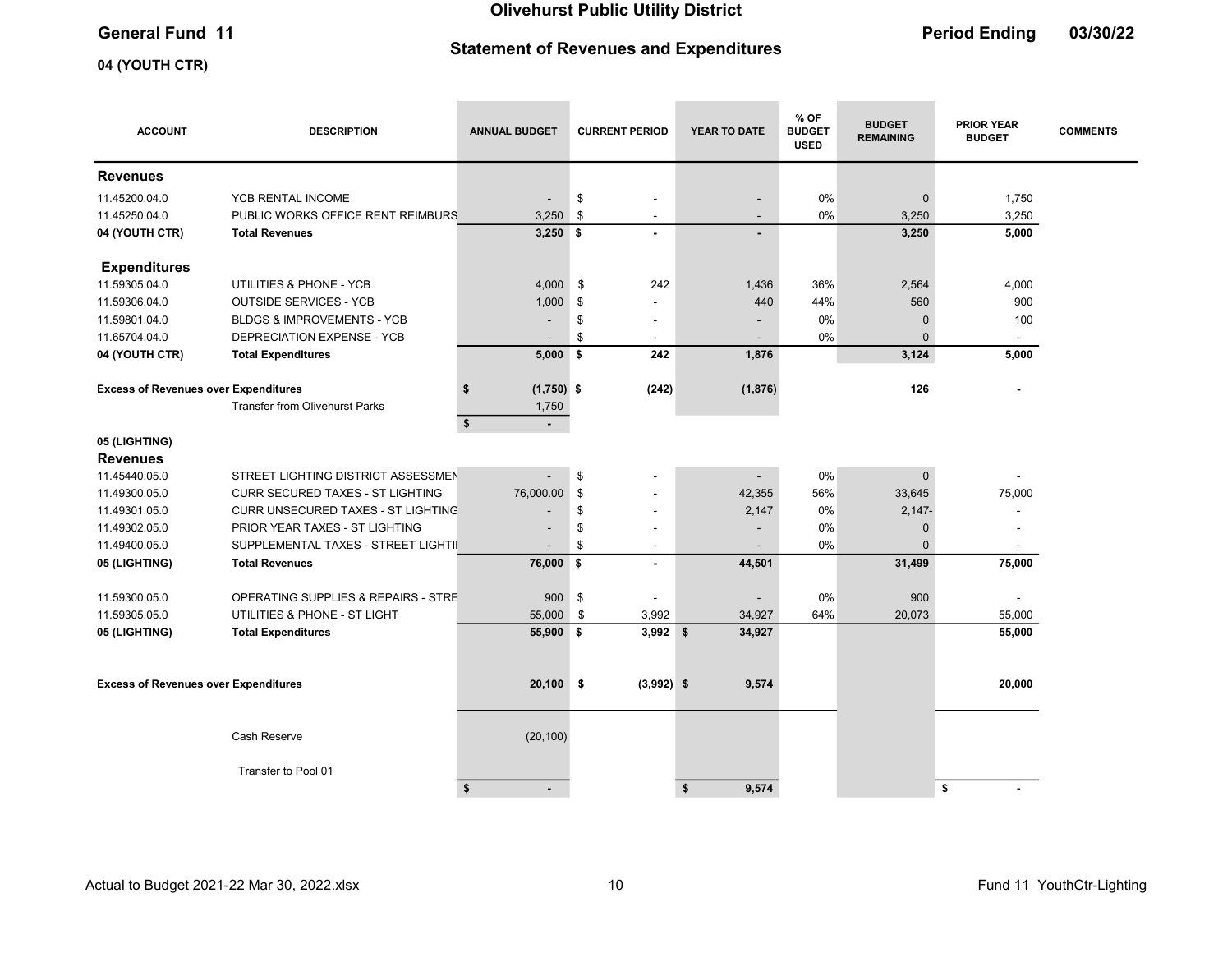General Fund 11 **Period Ending Control Catement of Revenues and Expenditures** Period Ending 03/30/22

| <b>ACCOUNT</b>        | <b>DESCRIPTION</b>                        | <b>ANNUAL BUDGET</b> | <b>CURRENT PERIOD</b>    | YEAR TO DATE  | % OF<br><b>BUDGET</b><br><b>USED</b> | <b>BUDGET</b><br><b>REMAINING</b> | <b>PRIOR YEAR BUDGET</b> |
|-----------------------|-------------------------------------------|----------------------|--------------------------|---------------|--------------------------------------|-----------------------------------|--------------------------|
| <b>Revenues</b>       |                                           |                      |                          |               |                                      |                                   |                          |
| 11.45103.09.0         | <b>FIRE MISC REVENUE</b>                  | 41,387               |                          |               | 0%                                   | 41,387                            | 45,842.00                |
| 11.45400.09.0         | FIRE MITIGATION FEES REVENUE              | 85,000               |                          | 64,578        | 76%                                  | 20,422                            | 84,860                   |
| 11.45402.09.0         | <b>MISC GRANT REVENUE</b>                 | $\overline{a}$       |                          |               | 0%                                   |                                   |                          |
| 11.45403.09.0         | <b>STRIKE TEAM REVENUE</b>                | 286,000              | $\sim$                   | 286,690       | 100%                                 | (690)                             | 432,581                  |
| 11.45410.09.0         | BURN PERMITS & COST RECOVERY              | 1,500                | 335                      | 2,138         | 143%                                 | (638)                             | 1,500                    |
| 11.45411.09.0         | WEED ABATEMENT - RESIDENT REIMBURSEME     |                      |                          |               | 0%                                   |                                   |                          |
| 11.45431.09.0         | TRANSFER IN - SAFETY FUNDS                | 15,000               |                          |               | 0%                                   | 15,000                            | 15,000                   |
| 11.45435.09.0         | CA HEARTLANDS ASSESSMENT REVENUE          | 4,500                | $\overline{\phantom{a}}$ |               | 0%                                   | 4,500                             | 4,500                    |
| 11.45800.09.0         | CSA 66 TAX REVENUE - FIRE DEPT            | 26,000               |                          | 14,388        | 55%                                  | 11,612                            | 26,000                   |
| 11.45810.09.0         | CSA 69 TAX REVENUE - FIRE DEPT            | 2,100                |                          |               | 0%                                   | 2,100                             | 2,100                    |
| 11.49300.09.0         | <b>CURR SECURED TAXES - FIRE DEPT</b>     | 399,000              | $\overline{\phantom{a}}$ | 254,770       | 64%                                  | 144,230                           | 399,000                  |
| 11.49301.09.0         | <b>CURR UNSECURED TAXES - FIRE DEPT</b>   | 15,500               | $\blacksquare$           | 12,912        | 83%                                  | 2,588                             | 15,500                   |
| 11.49310.09.0         | FIRE DEPT - PROP 172 TAXES                | 90,000               | $\sim$                   | 95,888        | 107%                                 | (5,888)                           | 80,000                   |
| <b>Total Revenues</b> | 09 (FIRE DEPARTMENT)                      | \$<br>965,987 \$     | 335                      | \$<br>731,365 |                                      | \$<br>193,235 \$                  | 1,106,883                |
|                       |                                           |                      |                          |               |                                      |                                   |                          |
| <b>Expenditures</b>   |                                           |                      |                          |               |                                      |                                   |                          |
| 11.59101.09.0         | SALARIES - FIRE DEPT                      | 203,000              | 24,590                   | 207,901       | 102%                                 | (4,901)                           | 180,854                  |
| 11.59103.09.0         | <b>OVERHEAD - ADMIN EXPENSES - FIRE</b>   | 48,666               |                          | 26,803        | 55%                                  | 21,863                            | 46,458                   |
| 11.59110.09.0         | SALARIES OT - FIRE DEPT                   | 58,000               | 6,092                    | 82,325        | 142%                                 | (24, 325)                         | 78,511                   |
| 11.59111.09.0         | SALARIES - FIRE DEPT VOL                  | 15,000               | 1,578                    | 8,008         | 53%                                  | 6,993                             | 15,000                   |
| 11.59112.09.0         | SALARIES OT - FIRE DEPT VOL               | 276,000              | ÷                        | 204,654       | 74%                                  | 71,346                            | 223,000                  |
| 11.59300.09.0         | OPERATING SUPPLIES & REPAIRS - FIRE DEPT  | 13,000               | 2,346                    | 6,669         | 51%                                  | 6,331                             | 13,000                   |
| 11.59301.09.0         | LICENSES AND PERMITS - FIRE DEPT          | 35,000               | 960                      | 25,471        | 73%                                  | 9,529                             | 31,000                   |
| 11.59302.09.0         | OFFICE SUPPLIES & EXPENSES - FIRE DEPT    | 4,000                |                          | 544           | 14%                                  | 3,456                             | 4,000                    |
| 11.59303.09.0         | <b>GAS &amp; OIL - FIRE DEPT</b>          | 17,000               | 636                      | 13,380        | 79%                                  | 3,620                             | 15,000                   |
| 11.59304.09.0         | FEES & DUES - FIRE DEPT                   | 300                  |                          | 50            | 17%                                  | 250                               | 300                      |
| 11.59305.09.0         | UTILITIES & PHONE - FIRE DEPT             | 15,000               | 954                      | 10,158        | 68%                                  | 4,842                             | 13,500                   |
| 11.59306.09.0         | <b>OUTSIDE SERVICES - FIRE DEPT</b>       | 25,000               | 2,154                    | 10,399        | 42%                                  | 14,601                            | 25,000                   |
| 11.59307.09.0         | PRINTING/PUBLIC/LEGAL NOTICES - FIRE DEPT | 750                  |                          |               | 0%                                   | 750                               | 750                      |
| 11.59309.09.0         | SMALL TOOLS - FIRE DEPT                   | 500                  |                          | 211           | 42%                                  | 289                               | 500                      |
| 11.59310.09.0         | UNIFORMS - FIRE DEPT                      | 3,000                | 2,936                    | 2,936         | 98%                                  | 64                                | 3,000                    |
| 11.59311.09.0         | PUBLIC EDUCATION AND OUTREACH             | 1,000                | $\overline{\phantom{a}}$ |               | 0%                                   | 1,000                             | 1,000                    |
| 11.59312.09.0         | TRAINING & EDUCATION - FIRE PREVENTION    | 7,000                | 109                      | 2,201         | 31%                                  | 4,799                             | 7,000                    |
| 11.59313.09.0         | UNEMPLOYMENT - FIRE DEPT                  |                      |                          |               | 0%                                   |                                   | 2,500                    |
| 11.59315.09.0         | SAFETY SUPPLIES / EXPENSE                 | 1,500                |                          | 182           | 12%                                  | 1,318                             | 1,500                    |
| 11.59318.09.0         | <b>WEED ABATEMENT EXPENSE</b>             | 3,000                |                          |               | 0%                                   | 3,000                             | 3,000                    |
| 11.59319.09.0         | <b>INTERNSHIP PROGRAM EXPENSE</b>         | 5,000                |                          | 1,040         | 21%                                  | 3,960                             | 4,500                    |
| 11.59320.09.0         | POSTAGE & SHIPPING - FIRE DEPT            | 350                  |                          |               | 0%                                   | 350                               | 350                      |
| 11.59325.09.0         | DIRECT ASSESSMENTS - FIRE                 | 100                  |                          | 33            | 33%                                  | 67                                | 100                      |
| 11.59401.09.0         | <b>GENERAL INSURANCE - FIRE DEPT</b>      | 20,807               | $\sim$                   | 24,800        | 119%                                 | (3,993)                           | 6,002                    |

09,12 & 14 (Fire)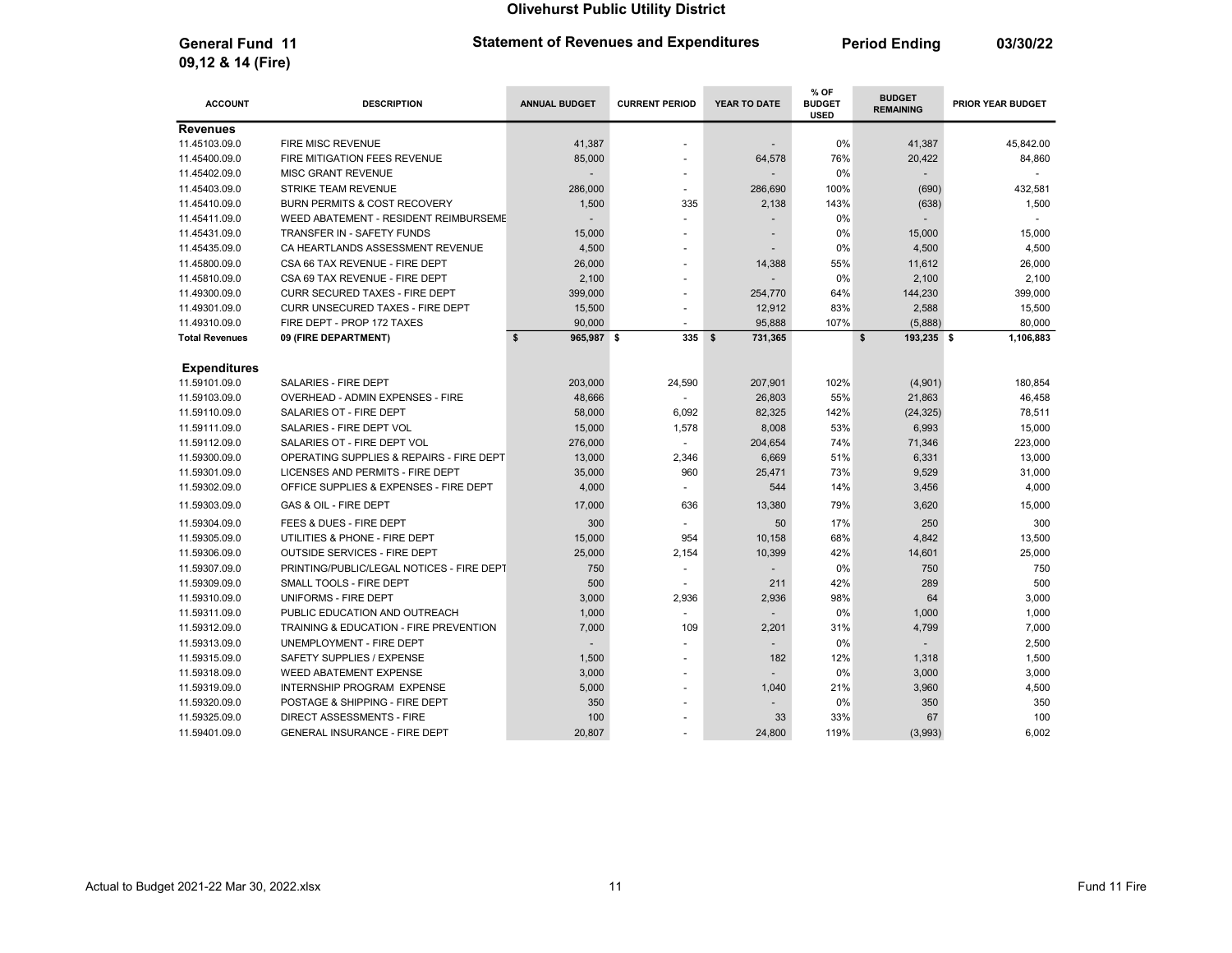General Fund 11 **Period Ending 11** Statement of Revenues and Expenditures **Period Ending 13/30/22** 

| <b>ACCOUNT</b>            | <b>DESCRIPTION</b>                          | <b>ANNUAL BUDGET</b> | <b>CURRENT PERIOD</b> | YEAR TO DATE | % OF<br><b>BUDGET</b><br><b>USED</b> | <b>BUDGET</b><br><b>REMAINING</b> | <b>PRIOR YEAR BUDGET</b> |
|---------------------------|---------------------------------------------|----------------------|-----------------------|--------------|--------------------------------------|-----------------------------------|--------------------------|
| 11.59402.09.0             | <b>WORKERS' COMP - FIRE DEPT</b>            | 13,500               |                       | 13,059       | 97%                                  | 441                               | 13,255                   |
| 11.59403.09.0             | TRANSPORTATION & TRAVEL - FIRE DEPT         | 750                  |                       |              | 0%                                   | 750                               | 750                      |
| 11.59404.09.0             | <b>COMPUTER SERVICES - FIRE</b>             | 17,500               | 9,083                 | 13,039       | 75%                                  | 4,461                             | 7,000                    |
| 11.59405.09.0             | <b>LEGAL FEES - FIRE</b>                    | 15,000               |                       | 442          | 3%                                   | 14,558                            | 15,000                   |
| 11.59501.09.0             | PAYROLL TAXES - FIRE DEPT                   | 22,000               | 2,674                 | 42,321       | 192%                                 | (20, 321)                         | 24,518                   |
| 11.59502.09.0             | EMPLOYEE BENEFITS (RET/MED) - FIRE DEPT     | 55,000               | 5,750                 | 50,816       | 92%                                  | 4,184                             | 117,129                  |
| 11.59505.09.0             | <b>EMPLOYMENT COSTS - FIRE</b>              | 2,000                |                       | 1,421        | 71%                                  | 579                               | 2,000                    |
| 11.59600.09.0             | <b>CAPITAL OUTLAY</b>                       |                      | ٠                     |              | 0%                                   |                                   |                          |
| 11.59801.09.0             | BLDGS & IMPROVEMENTS - FIRE DEPT            | 16,000               |                       | 12,633       | 79%                                  | 3.367                             | 4,539                    |
| 11.59802.09.0             | AUTO & OTHER EQUIP EXP - FIRE DEPT          | 14,000               | 2,007                 | 12,694       | 91%                                  | 1,306                             | 14,000                   |
| 11.59806.09.0             | <b>FIRE EQUIPMENT</b>                       | 400,000              | 722                   | 3,402        | 1%                                   | 396,598                           | 73,000                   |
| 11.65704.09.0             | DEPRECIATION EXPENSE - FIRE DEPT            | 15,000               | 15,000                | 15,000       | 100%                                 |                                   | 13,500                   |
| <b>Total Expenditures</b> |                                             | 1,323,723 \$<br>s    | 77,591 \$             | 792,591      |                                      | 531,132 \$<br>\$                  | 960,516                  |
|                           | <b>Excess of Revenues over Expenditures</b> | (357, 736)           | (77, 256)             | (61, 226)    |                                      | (337, 897)                        | 146,367                  |
|                           | Cash Reserve                                |                      |                       |              |                                      |                                   |                          |
|                           | Fire Engine Loan Payment to Administration  | (18, 403)            |                       |              |                                      |                                   |                          |
|                           | Reserve Transfer: Future Unemployment       |                      |                       |              |                                      |                                   |                          |
|                           | Reserve Transfer: Equipment                 | 354,138              |                       |              |                                      |                                   |                          |
|                           |                                             | $(22,000)$ \$        | (77, 256)             | (61, 226)    |                                      | \$<br>(337, 897)                  |                          |

#### 12 (FIRE DEPARTMENT) MEASURE K

09,12 & 14 (Fire)

| 12 (FIRE DEPARTMENT) MEASURE K |                                             |                          |                          |                |                                      |                                   |                          |
|--------------------------------|---------------------------------------------|--------------------------|--------------------------|----------------|--------------------------------------|-----------------------------------|--------------------------|
| <b>ACCOUNT</b>                 | <b>DESCRIPTION</b>                          | $\mathbf{0}$             | <b>CURRENT PERIOD</b>    | YEAR TO DATE   | % OF<br><b>BUDGET</b><br><b>USED</b> | <b>BUDGET</b><br><b>REMAINING</b> | <b>PRIOR YEAR BUDGET</b> |
| <b>Revenues</b>                |                                             |                          |                          |                |                                      |                                   |                          |
| 11.45400.12.0                  | <b>MEASURE K REVENUE</b>                    | $\overline{\phantom{a}}$ |                          | 552,550        | 0%                                   | (552, 550)                        |                          |
| 11.45103.12.0                  | <b>MEASURE - MISC</b>                       | $\overline{\phantom{0}}$ | $\overline{\phantom{0}}$ |                | 0%                                   | $\overline{\phantom{0}}$          |                          |
| <b>Total Revenues</b>          |                                             |                          |                          | 552,550        |                                      | (552, 550)<br>\$                  |                          |
| 11.59306.12.0                  | BLDGS & IMPROVEMENTS - MEASURE K            | $\overline{\phantom{0}}$ |                          |                | 0%                                   | $\overline{\phantom{0}}$          |                          |
| 11.59600.12.0                  | CAPITAL OUTLAY - MEASURE K                  | $\overline{\phantom{0}}$ | $\overline{\phantom{0}}$ | $\overline{a}$ | 0%                                   | $\overline{\phantom{a}}$          |                          |
| 11.59802.12.0                  | AUTO & OTHER EQUIP EXP - MEASURE K          | $\overline{\phantom{0}}$ |                          |                | 0%                                   |                                   |                          |
| 11.59806.12.0                  | FIRE EQUIPMENT MEASURE K                    | $\overline{\phantom{0}}$ | $\overline{\phantom{0}}$ |                | 0%                                   | $\overline{\phantom{a}}$          |                          |
| <b>Total Expenditures</b>      |                                             | ۰.                       | $\sim$                   | \$.            |                                      | S                                 | 1,398,026                |
|                                | <b>Excess of Revenues over Expenditures</b> |                          |                          | 552,550        |                                      | (552, 550)                        |                          |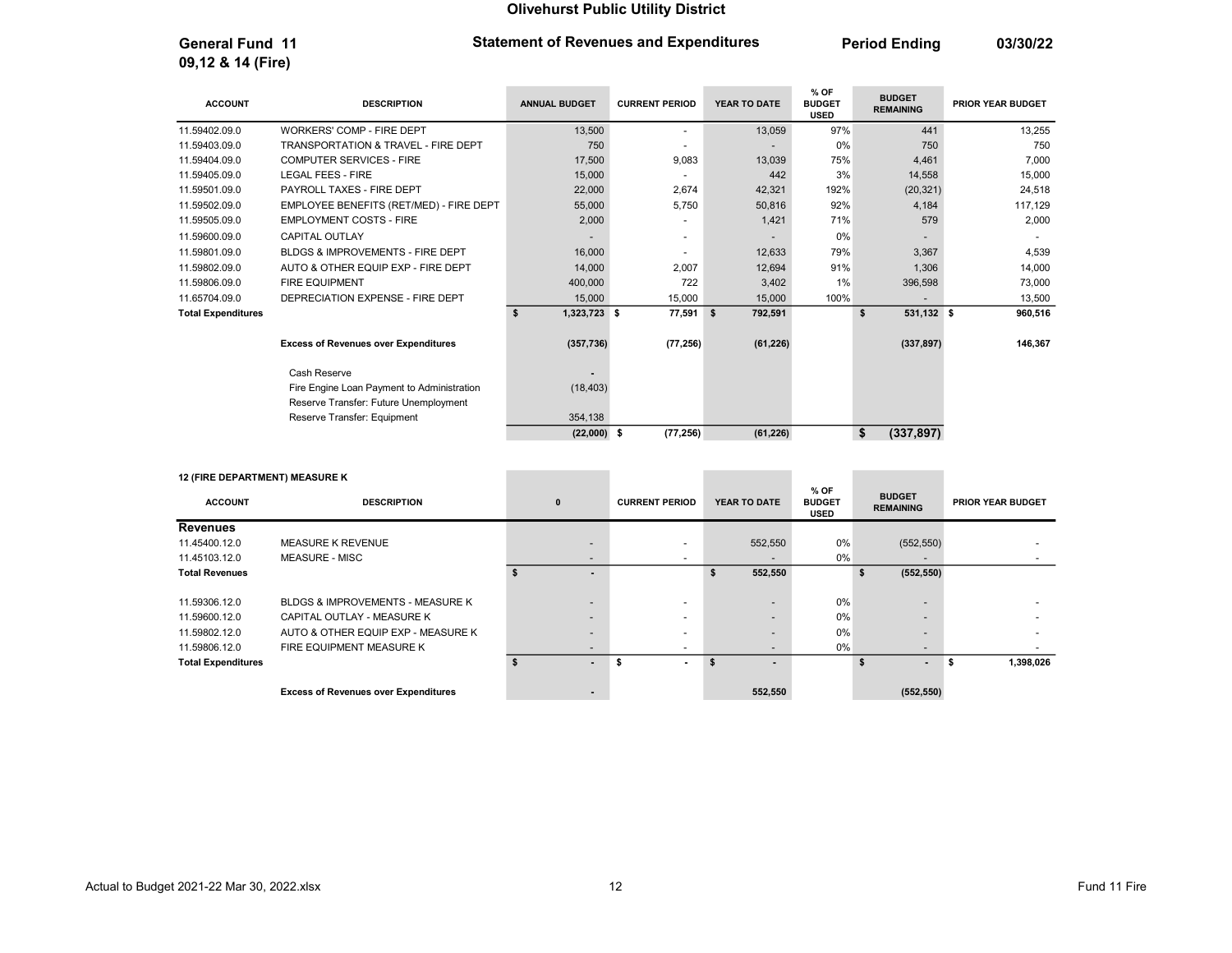09,12 & 14 (Fire)

#### General Fund 11 **Period Ending 11** Statement of Revenues and Expenditures **Period Ending 193/30/22**

ACCOUNT DESCRIPTION ANNUAL BUDGET CURRENT PERIOD YEAR TO DATE % OF BUDGET USED **BUDGET**<br>REMAINING PRIOR YEAR BUDGET 14 (FIRE DEPARTMENT) ENTERPRISE RANCHERIA 9 Month Budget 11.45437.14.0 CONTRACT REVENUE - ER 413,874 413,874 276,370 137,504 382,359 Total Revenues 413,874 - 276,370 137,504 382,359 11.59101.14.0 SALARIES - ER 202,500 13,174 122,435 60% 80,065 204,839 11.59110.14.0 SALARIES OT- ER 58,000 - - 0% 58,000 76,351 11.59501.14.0 PAYROLL TAXES - ER 20,000 992 9,681 48% 10,319 22,674 11.59402.14.0 WORKERS' COMP - ER 12,656 13,500 - 3,766 28% 9,734 12,656 28% 9,734 11.59502.14.0 EMPLOYEE BENEFITS (RET/MED) - ER 55,000 4,652 38,021 69% 16,979 56,875 11.59300.14.0 OPERATING SUPPLIES - ER 3,583 - - 0% 3,583 - - 0% 3,583 - - 0% 3,583 11.59302.14.0 OFFICE SUPPLIES & EXPENSES - ER - - - 0% - 750 11.59303.14.0 GAS & OIL - ER 3,000 - - 0% 3,000 2,000 11.59307.14.0 PRINTING/PUBLIC/LEGAL NOTICES - ER - - - 0% - 200 11.59310.14.0 UNIFORMS - ER 3,500 1,119 2,802 80% 698 3,000 11.59312.14.0 TRAINING & EDUCATION - FIRE PREVENTION 3,000 3,000 - 0% 3,000 3,000 3,000 3,000 11.59315.14.0 SAFETY SUPPLIES / EXPENSE - - - 0% - 250 11.59401.14.0 GENERAL INSURANCE - ER - - - 0% - - 11.59801.14.0 BLDGS & IMPROVEMENTS - ER - - - 0% - 1,350 11.59802.14.0 AUTO & OTHER EQUIP EXP - ER ALL THE SERIES AND RELEASED AT A SERIES AND RELEASED AT A SERIES AND 11.59806.14.0 FIRE EQUIPMENT - - - 0% - 3,750 11.59103.14.0 ADMINISTRATIVE CHARGES 41,387 41,387 4 + 0% 41,387 53,094 11.65704.14.0 DEPRECIATION EXPENSE - ER - - - 0% - 3,000 Total Expenditures 403,471 \$ \$ 19,937 \$ 226,765 176,705 \$ \$ 445,476 Due To / (Due From) ER **\$** 10,403 \$ (19,937) \$ 99,665 \$ - \$ (89,261)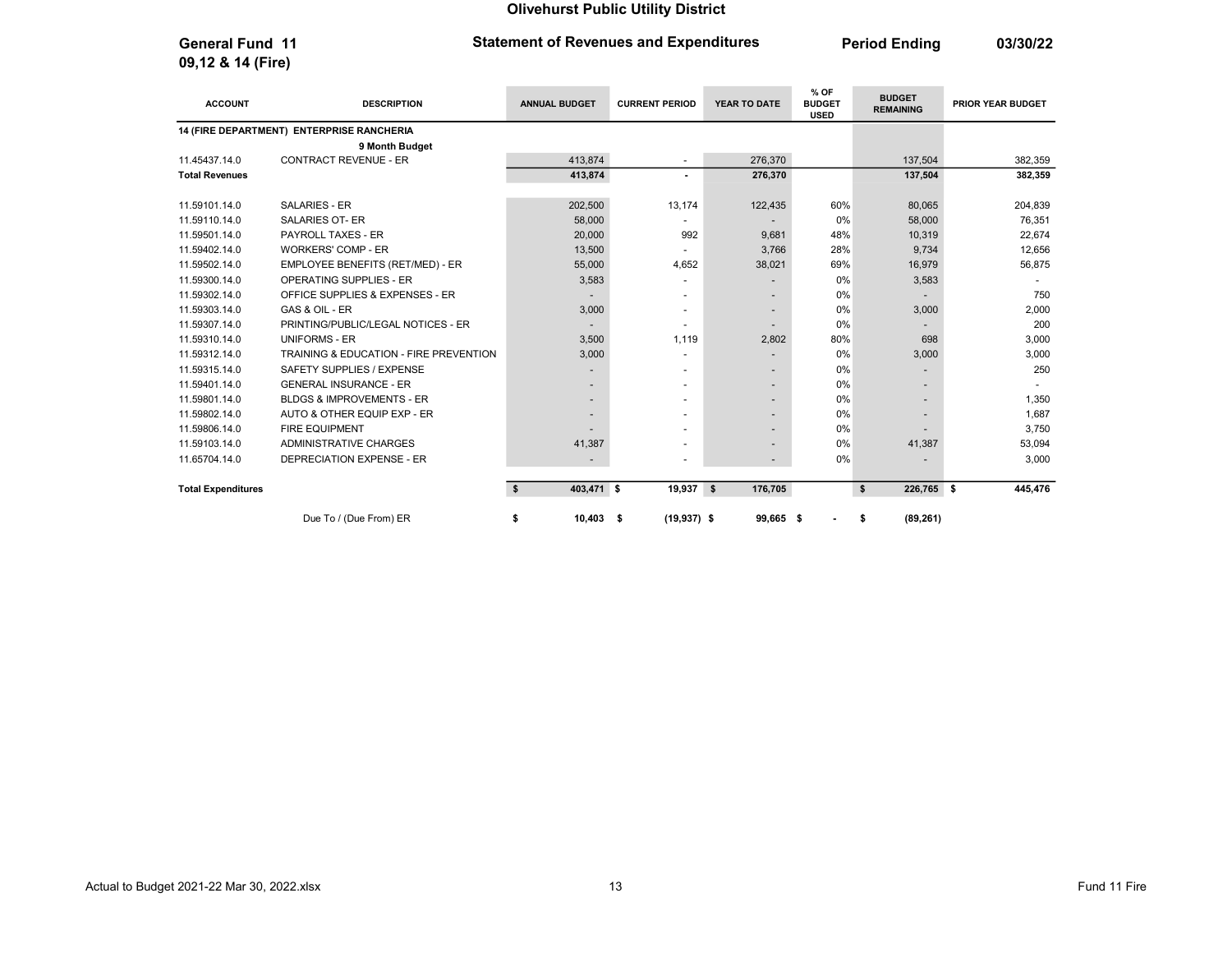| <b>Water (12)</b> | <b>Statement of Revenues and Expenditures</b> | <b>Period Ending</b> | 03/30/22 |
|-------------------|-----------------------------------------------|----------------------|----------|
|                   |                                               |                      |          |

| <b>ACCOUNT</b>      | <b>DESCRIPTION</b>                          | <b>ANNUAL BUDGET</b> | <b>CURRENT PERIOD</b> | YEAR TO DATE | % OF BUDGET<br><b>USED</b> | <b>BUDGET REMAINING</b> | <b>PRIOR YEAR BUDGET</b> | <b>COMMENTS</b> |
|---------------------|---------------------------------------------|----------------------|-----------------------|--------------|----------------------------|-------------------------|--------------------------|-----------------|
| <b>Revenues</b>     |                                             |                      |                       |              |                            |                         |                          |                 |
| 12.41100.00.0       | SALES - RESIDENTIAL - WATER                 | 3,400,000            | 238,626               | 3,101,374    | 91%                        | 298,626                 | 3,820,000                |                 |
| 12.41200.00.0       | <b>SALES - BUSINESSES - WATER</b>           | 15,000               | 1,069                 | 47,882       | 319%                       | (32, 882)               | 15,000                   |                 |
| 12.42300.00.0       | PENALTY FEES - WATER                        | 15,000               |                       | 3,614        | 24%                        | 11,386                  | 15,000                   |                 |
| 12.42301.00.0       | PENALTIES EXCESS WATER USE - WATER          |                      |                       |              |                            |                         |                          |                 |
| 12.42400.00.0       | ADMIN AND DELINQUENT CHARGES - WATER        |                      | 1,380                 | 11,143       | 0%                         | (11, 143)               | 40,000                   |                 |
| 12.42550.00.0       | <b>BACKFLOW DEVICE REVENUE</b>              | 3,000                | 75                    | 2,940        | 98%                        | 60                      | 3,000                    |                 |
| 12.42600.00.0       | SERVICE FEES - WATER BILL COPY FEES         | 3,000                |                       | 830          | 28%                        | 2,171                   | 3,000                    |                 |
| 12.45103.00.0       | MISCELLANEOUS REVENUE - WATER               | 1,000                |                       | 27           | 3%                         | 974                     | 1,000                    |                 |
| 12.45160.00.0       | PLAN CHECK FEE REVENUE - WATER              | 2,000                | 513                   | 3,571        | 179%                       | (1, 571)                | 2,000                    |                 |
| 12.45431.00.0       | <b>TRANSFER OUT - SAFETY FUNDS</b>          | (5,000)              |                       |              | 0%                         | (5,000)                 | (5,000)                  |                 |
| 12.45500.00.0       | INTEREST EARNED OPERATING - WATER           | 10,000               |                       | 4,320        | 43%                        | 5,680                   | 15,000                   |                 |
| 12.45700.00.0       | <b>INSPECTION REVENUE - WATER</b>           | 35,000               | 8,324                 | 29,534       | 84%                        | 5,466                   | $\sim$                   |                 |
| <b>Water (12)</b>   | <b>Total Revenues</b>                       | $3,479,000$ \$       | 249,987 \$            | 3,205,234    |                            | \$<br>273,766           | 3,894,000                |                 |
| <b>Expenditures</b> |                                             |                      |                       |              |                            |                         |                          |                 |
| 12.59101.00.0       | <b>SALARIES - WATER</b>                     | 607,514              | 38,774                | 416,992      | 69%                        | 190,522                 | 588,594                  |                 |
| 12.59103.00.0       | OVERHEAD - ADMIN EXPENSES - WATER           | 547,492              |                       | 301,535      | 55%                        | 245,957                 | 597,308                  |                 |
| 12.59110.00.0       | SALARIES OT - WATER                         | 25,000               | 700                   | 11,352       | 45%                        | 13,648                  | 21,000                   |                 |
| 12.59200.00.0       | WATER METERS AND SUPPLIES                   | 90,000               | 18,649                | 71,882       | 80%                        | 18,118                  | 95,000                   |                 |
| 12.59300.00.0       | OPERATING SUPPLIES & REPAIRS - WATER        | 120,700              | 877                   | 94,338       | 78%                        | 26,362                  | 100,000                  |                 |
| 12.59301.00.0       | LICENSES AND DUES - WATER EMPLOYEES         | 3,500                |                       | 374          | 11%                        | 3,126                   | 3,500                    |                 |
| 12.59302.00.0       | OFFICE SUPPLIES & EXP - WATER               | 3,000                |                       | 1,030        | 34%                        | 1,970                   | 3,000                    |                 |
| 12.59303.00.0       | <b>GAS &amp; OIL - WATER</b>                | 25,000               | 1,868                 | 21,887       | 88%                        | 3,113                   | 23,000                   |                 |
| 12.59304.00.0       | FEES, LICENSES & PERMITS - WATER FACILITIES | 57,000               |                       | 57,670       | 101%                       | (670)                   | 45,000                   |                 |
| 12.59305.00.0       | UTILITIES & PHONE - WATER                   | 700,000              | 57,827                | 548,924      | 78%                        | 151,076                 | 672,000                  |                 |
| 12.59306.00.0       | <b>OUTSIDE SERVICES - WATER</b>             | 140,000              | 275                   | 80,997       | 58%                        | 59,003                  | 130,000                  |                 |
| 12.59307.00.0       | PRINTING/PUBLIC/LEGAL NOTICES - WATER       | 1,000                |                       | 200          | 20%                        | 800                     | 1,000                    |                 |
| 12.59308.00.0       | <b>LAB SUPPLIES</b>                         | 3,000                |                       | 1,838        | 61%                        | 1,162                   | 3,000                    |                 |
| 12.59309.00.0       | SMALL TOOLS - WATER                         | 2,500                | 29                    | 1,714        | 69%                        | 786                     | 2,500                    |                 |
| 12.59310.00.0       | <b>UNIFORMS - WATER</b>                     | 5,500                | 245                   | 3,533        | 64%                        | 1,967                   | 5,500                    |                 |
| 12.59311.00.0       | <b>CUSTOMER SERVICE &amp; BILLING</b>       | 50,000               |                       | 22,632       | 45%                        | 27,368                  | 50,000                   |                 |
| 12.59312.00.0       | <b>TRAINING &amp; EDUCATION - WATER</b>     | 2,000                |                       | 72           | 4%                         | 1,928                   | 2,000                    |                 |
| 12.59315.00.0       | SAFETY SUPPLIES / EXPENSE                   | 4,500                | 82                    | 3,858        | 86%                        | 642                     | 4,500                    |                 |
| 12.59316.00.0       | <b>CHLORINE EXPENSE</b>                     | 130,000              | 4,025                 | 79,781       | 61%                        | 50,219                  | 114,000                  |                 |
| 12.59320.00.0       | POSTAGE & SHIPPING - WATER                  | 2,000                |                       | 781          | 39%                        | 1,219                   | 2,000                    |                 |
| 12.59325.00.0       | DIRECT ASSESSMENTS - WATER                  | 2,500                |                       | 1,837        | 73%                        | 663                     | 2,500                    |                 |
| 12.59339.00.0       | <b>FINES AND PENALTIES</b>                  | -                    |                       |              | 0%                         |                         |                          |                 |
| 12.59350.00.0       | LAB TESTING SERVICES - WATER                | 25,000               |                       | 3,339        | 13%                        | 21,661                  | 25,000                   |                 |
| 12.59401.00.0       | <b>GENERAL INSURANCE - WATER</b>            | 75,085               | 1,000                 | 73,764       | 98%                        | 1,321                   | 66,022                   |                 |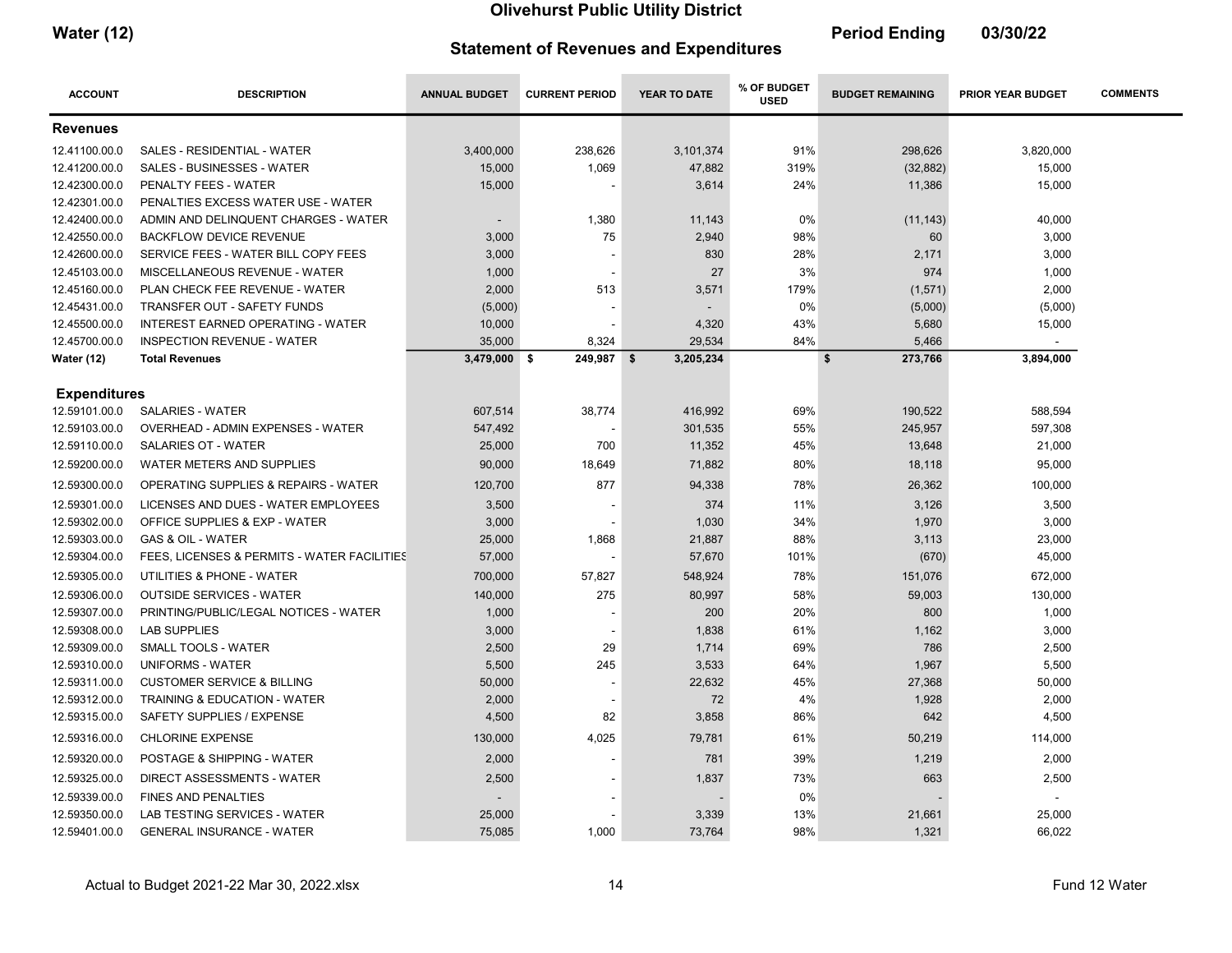Water (12) **Period Ending 03/30/22** 

| <b>Statement of Revenues and Expenditures</b> |  |
|-----------------------------------------------|--|
|-----------------------------------------------|--|

| <b>ACCOUNT</b>                                  | <b>DESCRIPTION</b>                      | <b>ANNUAL BUDGET</b> | <b>CURRENT PERIOD</b>    | YEAR TO DATE | % OF BUDGET<br><b>USED</b> | <b>BUDGET REMAINING</b> | <b>PRIOR YEAR BUDGET</b> | <b>COMMENTS</b> |
|-------------------------------------------------|-----------------------------------------|----------------------|--------------------------|--------------|----------------------------|-------------------------|--------------------------|-----------------|
| 12.59402.00.0                                   | <b>WORKERS' COMP - WATER</b>            | 37,500               | $\overline{\phantom{a}}$ | 18,406       | 49%                        | 19,094                  | 26,460                   |                 |
| 12.59404.00.0                                   | <b>COMPUTER SERVICES</b>                | 19,000               | 443                      | 13,279       | 70%                        | 5,721                   | 19,000                   |                 |
| 12.59405.00.0                                   | <b>LEGAL FEES - WATER</b>               | 20,000               |                          | 9,903        | 50%                        | 10,098                  | 35,000                   |                 |
| 12.59421.00.0                                   | ADMIN-WATER CAPACITY FEES               | 70,000               |                          | 47,504       | 68%                        | 22,496                  | $\sim$                   |                 |
| 12.59425.00.0                                   | <b>SECURITY - WATER</b>                 | 14,000               | 58                       | 5,066        | 36%                        | 8,934                   | 12,000                   |                 |
| 12.59501.00.0                                   | PAYROLL TAXES - WATER                   | 47,000               | 2,908                    | 33,572       | 71%                        | 13,428                  | 112,364                  |                 |
| 12.59502.00.0                                   | EMPLOYEE BENEFITS (RET/MED) - WATER     | 235,000              | 16,184                   | 192,683      | 82%                        | 42,317                  | 281,679                  |                 |
| 12.59505.00.0                                   | <b>EMPLOYMENT COSTS - WATER</b>         | 1,000                |                          | 33           | 3%                         | 967                     | 1,000                    |                 |
| 12.59600.00.0                                   | CAPITAL OUTLAY - WATER                  | 5,000                |                          |              | 0%                         | 5,000                   | 5,000                    |                 |
| 12.59650.00.0                                   | <b>RAISING IRON - WATER</b>             | 100,000              |                          | 76,970       | 77%                        | 23,030                  | 159,700                  |                 |
| 12.59551.00.0                                   | BOARD COMMUNITY OUTREACH                | 500                  |                          | 283          | 57%                        | 217                     | 500                      |                 |
| 12.59801.00.0                                   | <b>BLDGS &amp; IMPROVEMENTS - WATER</b> | 2,000                |                          |              | 0%                         | 2,000                   | 2,000                    |                 |
| 12.59802.00.0                                   | AUTO & OTHER EQUIP EXP - WATER          | 9,000                |                          | 325          | 4%                         | 8,675                   | 21,000                   |                 |
| 12.59805.00.0                                   | <b>VEHICLE REPLACEMENT</b>              | 60,000               |                          |              | 0%                         | 60,000                  |                          |                 |
| 12.59902.00.0                                   | CASH SHORT/(OVER) - WATER               | 250                  | $\mathbf 1$              | (9)          | $-3%$                      | 259                     | 250                      |                 |
| 12.59903.00.0                                   | MISCELLANEOUS EXP - WATER               |                      |                          |              | 0%                         |                         | $\overline{\phantom{a}}$ |                 |
| 12.59952.00.0                                   | <b>CONSERVATION EXPENSES</b>            | 5,000                |                          | 105          | 2%                         | 4,895                   | 5,000                    |                 |
| 12.65105.00.0                                   | LOAN WWTP - USDA Refinance Loan         | 70,637               |                          | 70,637       | 100%                       |                         | 70,637                   |                 |
| 12.65704.00.0                                   | DEPRECIATION EXPENSE - WATER            | 100,000              |                          | 100,000      | 100%                       |                         | 100,000                  |                 |
| <b>Water (12)</b>                               | <b>Total Expenditures</b>               | $3,418,178$ \$       | 143,944                  | 2,369,088    |                            |                         | 3,408,014                |                 |
| Excess of Revenues over Expenditures for Report |                                         | 60,823 \$            | 106,043                  | 836,146      |                            |                         |                          |                 |
|                                                 |                                         |                      |                          |              |                            |                         |                          |                 |
|                                                 | Reserve: Capital Facilities             | (130, 823)           |                          |              |                            |                         |                          |                 |
|                                                 | Admin. Water Cap Fees                   | 70,000               |                          |              |                            |                         |                          |                 |
|                                                 | Surplus(Deficit)                        |                      |                          | 836,146      |                            |                         |                          |                 |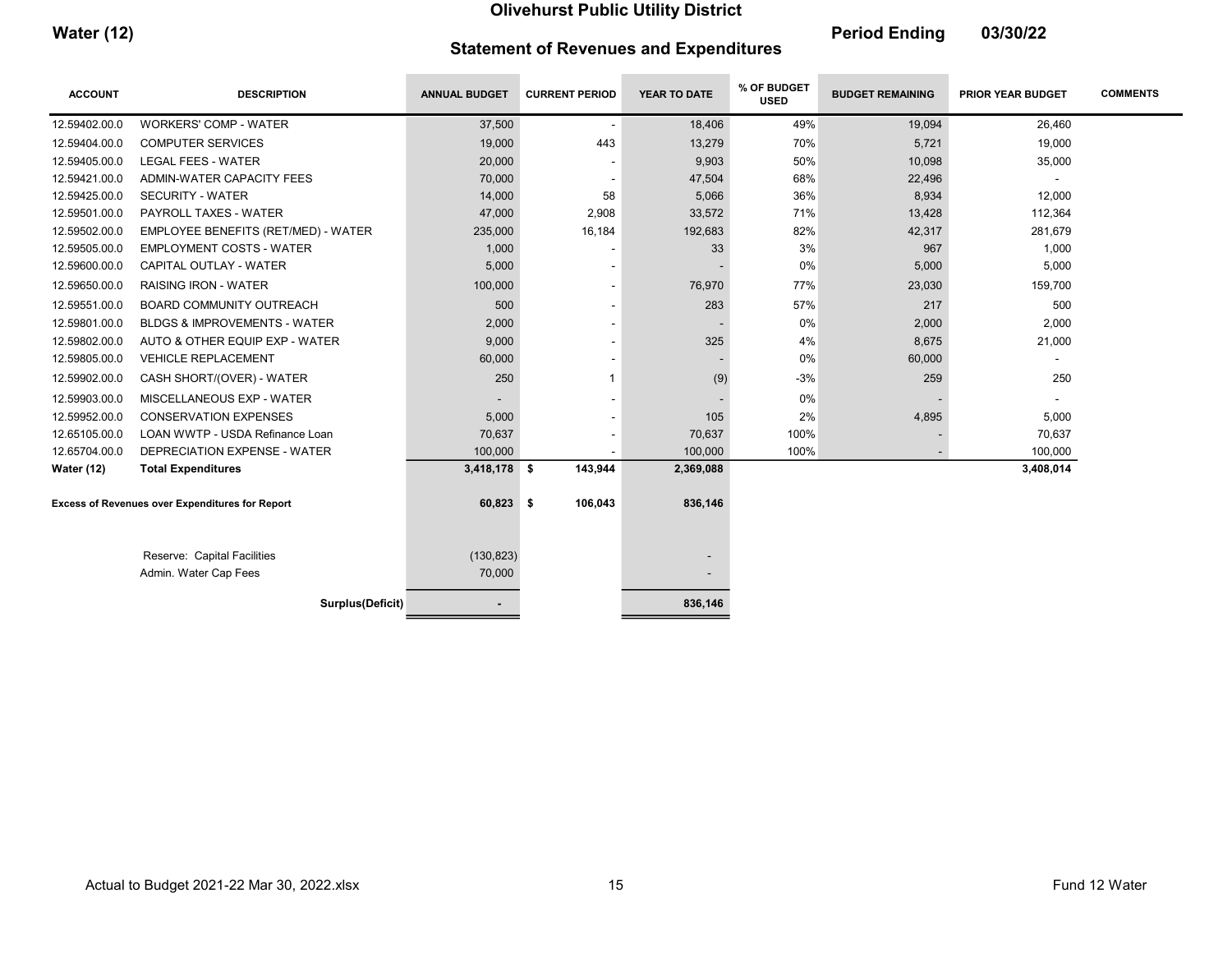Waste Water (13) Statement of Revenues and Expenditures Period Ending 03/30/22

| <b>ACCOUNT</b>    | <b>DESCRIPTION</b>                          | <b>ANNUAL BUDGET</b> | <b>CURRENT PERIOD</b>    | <b>YEAR TO DATE</b> | % OF BUDGET<br><b>USED</b> |            | <b>BUDGET REMAINING PRIOR YEAR BUDGET</b> | <b>COMMENTS</b> |
|-------------------|---------------------------------------------|----------------------|--------------------------|---------------------|----------------------------|------------|-------------------------------------------|-----------------|
| <b>Revenues</b>   |                                             |                      |                          |                     |                            |            |                                           |                 |
| 13.41100.00.0     | SALES - RESIDENTIAL - SEWER                 | 3,600,000            | 318,708                  | 2,824,680           | 78%                        | 775,320    | 3,505,000                                 |                 |
| 13.41210.00.0     | SALES - ADA SEWER                           | 58,000               |                          | 62,513              | 108%                       | 4,513-     | 58,000                                    |                 |
| 13.42300.00.0     | PENALTY & FEES - SEWER                      |                      |                          | 2,704               | 0%                         | $2,704-$   | 18,000                                    |                 |
| 13.42400.00.0     | ADMIN AND DELINQUENT CHARGES - SEWER        |                      |                          | 6,343               | 0%                         | 6,343-     | 25,000                                    |                 |
| 13.42600.00.0     | SERVICE FEES - SEWER BILL COPY FEE          | 3,000                |                          | 830                 | 28%                        | 2,171      | 3,000                                     |                 |
| 13.45101.00.0     | <b>GOLD VILLAGE REIMBURSEMENT</b>           | 110,000              |                          | 50,118              | 46%                        | 59,882     | 110,000                                   |                 |
| 13.45103.00.0     | MISCELLANEOUS REVENUE - SEWER               |                      | 211                      | 21,836              | 0%                         | 21,836-    |                                           |                 |
| 13.45160.00.0     | PLAN CHECK FEE REVENUE - SEWER              | 1,000                |                          |                     | 0%                         | 1,000      | 1,000                                     |                 |
| 13.45431.00.0     | <b>TRANSFER OUT - SAFETY FUNDS</b>          | (5,000)              |                          |                     | 0%                         | $5.000 -$  | (5,000)                                   |                 |
| 13.45500.00.0     | <b>INTEREST EARNED OPERATING - SEWER</b>    | 10,000               |                          | 24,614              | 246%                       | 14,614-    |                                           |                 |
| Waster Water (13) | <b>Total Revenues</b>                       | \$<br>3,777,000      | 318,919 \$               | 2,993,637           |                            | 783,363 \$ | 3,715,000                                 |                 |
| 13.59101.00.0     | <b>SALARIES - SEWER</b>                     | 720,000              | 42,152                   | 418,961             | 58%                        | 301,039    | 614,993                                   |                 |
| 13.59103.00.0     | OVERHEAD - ADMIN EXPENSES - SEWER           | 547,492              |                          | 301,535             | 55%                        | 245,957    | 597,308                                   |                 |
| 13.59110.00.0     | SALARIES OT - WASTE WATER                   | 20,000               | 347                      | 10,344              | 52%                        | 9,656      | 30,000                                    |                 |
| 13.59300.00.0     | OPERATING SUPPLIES & REPAIRS - SEWER        | 40.000               | (813)                    | 6,546               | 16%                        | 33.454     | 27,000                                    |                 |
| 13.59301.00.0     | LICENSES AND DUES - SEWER EMPLOYEES         | 5,000                |                          | 816                 | 16%                        | 4,184      | 5,000                                     |                 |
| 13.59302.00.0     | OFFICE SUPPLIES & EXP - SEWER               | 5,000                | $\overline{\phantom{a}}$ | 1,369               | 27%                        | 3,631      | 500                                       |                 |
| 13.59303.00.0     | GAS & OIL - SEWER                           | 15,000               | 472                      | 9.280               | 62%                        | 5,720      | 13,000                                    |                 |
| 13.59304.00.0     | FEES, LICENSES & PERMITS - SEWER FACILITIES | 50,000               |                          | 46,850              | 94%                        | 3,150      | 50,000                                    |                 |
| 13.59305.00.0     | UTILITIES & PHONE - SEWER                   | 600,000              | 49,733                   | 510,403             | 85%                        | 89,597     | 560,000                                   |                 |
| 13.59306.00.0     | <b>OUTSIDE SERVICES - SEWER</b>             | 100,000              | 275                      | 46,145              | 46%                        | 53,855     | 120,000                                   |                 |
| 13.59307.00.0     | PRINTING/PUBLIC/LEGAL NOTICES - SEWER       | 2,000                |                          | 789                 | 39%                        | 1,211      | 2,000                                     |                 |
| 13.59308.00.0     | LAB SUPPLIES & EQUIPMENT - SEWER            | 25,000               |                          | 8,424               | 34%                        | 16,576     | 25,000                                    |                 |
| 13.59309.00.0     | <b>SMALL TOOLS - SEWER</b>                  | 8,000                |                          | 910                 | 11%                        | 7,090      | 6,000                                     |                 |
| 13.59310.00.0     | UNIFORMS - SEWER                            | 5,000                | 306                      | 3,559               | 71%                        | 1,441      | 5,000                                     |                 |
| 13.59311.00.0     | <b>CUSTOMER SERVICE &amp; BILLING</b>       | 50,000               |                          | 20,000              | 40%                        | 30,000     | 50,000                                    |                 |
| 13.59312.00.0     | <b>TRAINING &amp; EDUCATION - SEWER</b>     | 5,000                |                          | 522                 | 10%                        | 4,478      | 5,000                                     |                 |
| 13.59313.00.0     | <b>UNEMPLOYMENT - SEWER</b>                 |                      |                          |                     | 0%                         | $\Omega$   | 4,000                                     |                 |
| 13.59315.00.0     | SAFETY SUPPLIES / EXPENSE                   | 7,500                |                          | 1,529               | 20%                        | 5,971      | 7,000                                     |                 |
| 13.59318.00.0     | <b>CHEMICALS</b>                            | 15,000               |                          | 4,185               | 28%                        | 10,815     | 15,000                                    |                 |
| 13.59320.00.0     | POSTAGE & SHIPPING - SEWER                  | 1,500                |                          | 843                 | 56%                        | 657        | 2,500                                     |                 |
| 13.59325.00.0     | DIRECT ASSESSMENTS - SEWER                  | 3,000                |                          | 1,847               | 62%                        | 1,153      | 3,000                                     |                 |
| 13.59333.00.0     | PUMPS, MOTORS, EQUIPMENT                    | 80,000               |                          | 42,725              | 53%                        | 37,275     | 80,000                                    |                 |
| 13.59337.00.0     | <b>SLUDGE DISPOSAL</b>                      | 20,000               |                          | 17,762              | 89%                        | 2.238      | 20,000                                    |                 |
| 13.59350.00.0     | LAB TESTING SERVICES - SEWER                | 60,000               | 1,060                    | 21,150              | 35%                        | 38,850     | 55,000                                    |                 |
| 13.59401.00.0     | <b>GENERAL INSURANCE - SEWER</b>            | 99,600               |                          | 97,113              | 98%                        | 2,487      | 104,035                                   |                 |
| 13.59402.00.0     | <b>WORKERS' COMP - SEWER</b>                | 43,000               |                          | 21,069              | 49%                        | 21,931     | 32,160                                    |                 |
| 13.59403.00.0     | <b>TRANSPORTATION &amp; TRAVEL - SEWER</b>  | 1,500                |                          |                     | 0%                         | 1,500      | 1,000                                     |                 |
| 13.59404.00.0     | <b>COMPUTER SERVICES</b>                    | 25,000               | 1,291                    | 26,065              | 104%                       | 1,065-     | 25,000                                    |                 |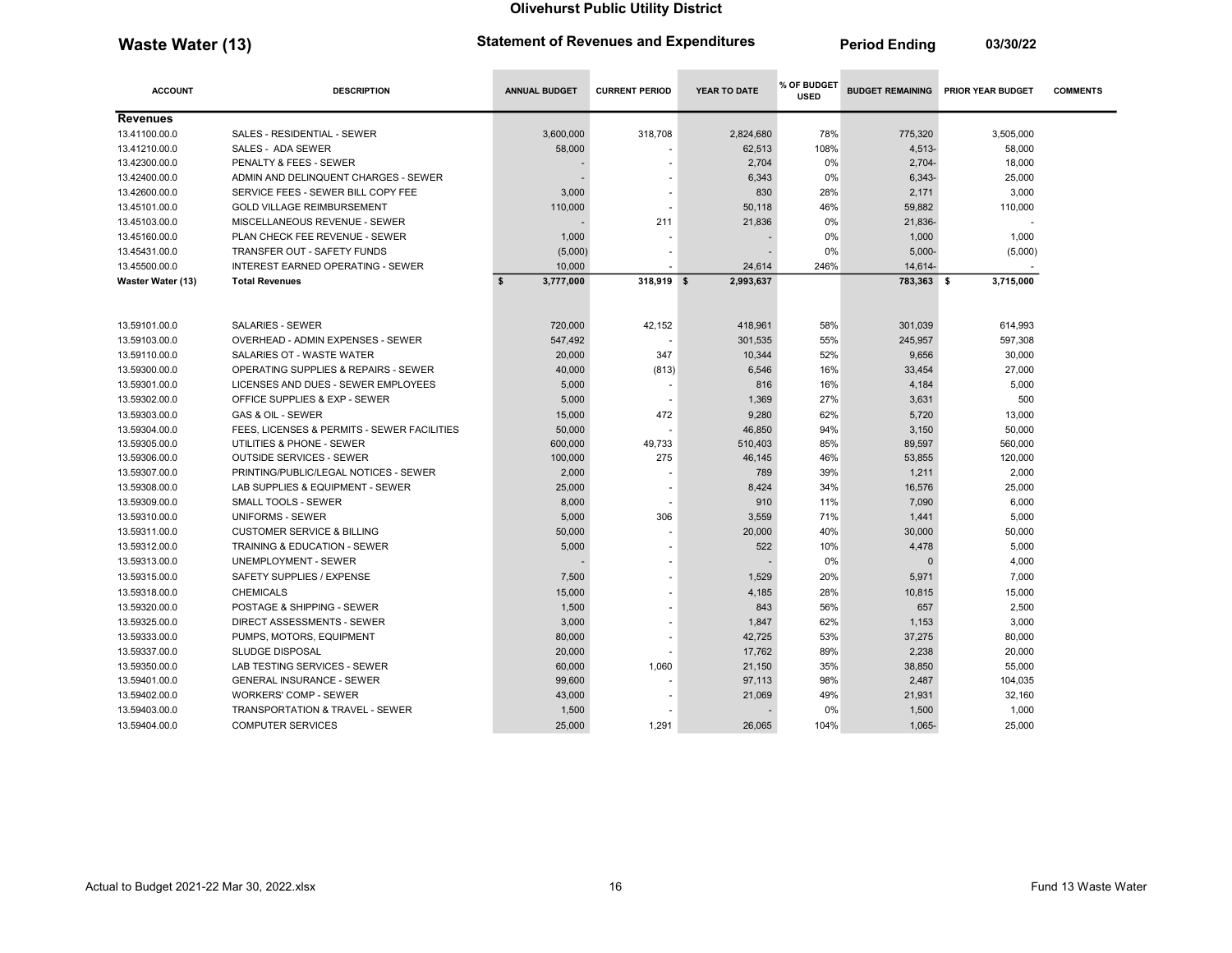Waste Water (13) Statement of Revenues and Expenditures Period Ending 03/30/22

 $\sim$ 

\_\_\_\_\_\_\_

**College** 

\_\_\_\_\_\_\_\_

| <b>ACCOUNT</b>                                         | <b>DESCRIPTION</b>                              | <b>ANNUAL BUDGET</b>  | <b>CURRENT PERIOD</b> | YEAR TO DATE    | % OF BUDGET<br><b>USED</b> | <b>BUDGET REMAINING</b> | <b>PRIOR YEAR BUDGET</b> | <b>COMMENTS</b> |
|--------------------------------------------------------|-------------------------------------------------|-----------------------|-----------------------|-----------------|----------------------------|-------------------------|--------------------------|-----------------|
| 13.59405.00.0                                          | LEGAL FEES - SEWER                              | 15,000                |                       | 4,667           | 31%                        | 10,333                  | 15,000                   |                 |
| 13.59425.00.0                                          | <b>SECURITY - SEWER</b>                         | 4,000                 |                       | 185             | 5%                         | 3,815                   | 6,000                    |                 |
| 13.59501.00.0                                          | PAYROLL TAXES - SEWER                           | 55,100                | 3,210                 | 33,743          | 61%                        | 21,357                  | 103,807                  |                 |
| 13.59502.00.0                                          | EMPLOYEE BENEFITS (RET/MED) - SEWER             | 295,000               | 16,615                | 148,131         | 50%                        | 146,869                 | 296,069                  |                 |
| 13.59505.00.0                                          | <b>EMPLOYMENT COSTS - SEWER</b>                 | 1,250                 |                       | 66              | 5%                         | 1,184                   | 1,250                    |                 |
| 13.59551.00.0                                          | BOARD COMMUNITY OUTREACH                        | 500                   | 283                   | 283             | 57%                        | 500                     |                          |                 |
| 13.59600.00.0                                          | <b>CAPITAL OUTLAY - SEWER</b>                   | 485,000               |                       | 88,230          | 18%                        | 396,770                 | 141,000                  |                 |
| 13.59601.00.0                                          | SEWER COLLECTION CAPACITY FEES OUTLAY           |                       |                       |                 | 0%                         |                         |                          |                 |
| 13.59650.00.0                                          | <b>RAISING IRON - SEWER</b>                     | 150,000               |                       | 40,107          | 27%                        | 109,893                 | 100,000                  |                 |
| 13.59700.00.0                                          | <b>RENTS &amp; LEASES - SEWER</b>               | 7,500                 |                       |                 | 0%                         | 7,500                   | 7,500                    |                 |
| 13.59801.00.0                                          | <b>BLDGS &amp; IMPROVEMENTS - SEWER</b>         | 5,000                 |                       |                 | 0%                         | 5,000                   | 5,000                    |                 |
| 13.59802.00.0                                          | AUTO & OTHER EQUIP EXP - SEWER                  | 20,000                |                       | 11,061          | 55%                        | 8,939                   | 20,000                   |                 |
| 13.59803.00.0                                          | UV FILTER REPAIR                                | 80,000                |                       | 9,127           | 11%                        | 70,873                  | 80,000                   |                 |
| 13.59805.00.0                                          | <b>VEHICLE REPLACEMENT</b>                      | 30,000                |                       |                 | 0%                         | 30,000                  | 30,000                   |                 |
| 13.59902.00.0                                          | CASH SHORT/(OVER) - SEWER                       | 250                   | 1                     | (9)             | $-3%$                      | 259                     | 250                      |                 |
| 13.65704.00.0                                          | <b>DEPRECIATION EXPENSE - SEWER</b>             | 300,000               |                       | 300,000         | 100%                       | $\Omega$                | 300,000                  |                 |
|                                                        |                                                 | 4,002,192 \$<br>\$    | 114,934.91 \$         | 2,256,334       |                            | 1,746,142               | 3,565,372                |                 |
| 31 (SEWER COLLECTION)                                  |                                                 |                       |                       |                 |                            |                         |                          |                 |
| 13.59101.31.0                                          | <b>SALARIES - SEWER</b>                         |                       | 12,476                | 103,543         | 0%                         | 103,543-                |                          |                 |
| 13.59300.31.0                                          | OPERATING SUPPLIES & REPAIRS - SEWER COLLECTION | 30,000                | 169                   | 5,542           | 18%                        | 24,458                  | 30,000.00                |                 |
| 13.59302.31.0                                          | OFFICE SUPPLIES & EXP - SEWER COLLECTIONS       | 500                   |                       | 146             | 29%                        | 354                     | 5,000.00                 |                 |
| 13.59303.31.0                                          | GAS & OIL - SEWER COLLECTION                    | 18,000                | 1,620                 | 14,073          | 78%                        | 3,927                   | 15,000.00                |                 |
| 13.59304.31.0                                          | FEES, LICENSES & PERMITS - COLLECTIONS          | 2,000                 |                       | 540             | 27%                        | 1,460                   | 1,000.00                 |                 |
| 13.59306.31.0                                          | OUTSIDE SERVICES - SEWER COLLECTIONS SYSTEM     | 60,000                |                       | 8,278           | 14%                        | 51,722                  | 60,000.00                |                 |
| 13.59309.31.0                                          | SMALL TOOLS - SEWER COLLECTIONS                 | 5,000                 |                       | 1,496           | 30%                        | 3,504                   | 5,000.00                 |                 |
| 13.59315.31.0                                          | SAFETY SUPPLIES / EQUIP - COLLECTIONS           | 5,000                 |                       | 1,544           | 31%                        | 3,456                   | 5,000.00                 |                 |
| 13.59318.31.0                                          | CHEMICALS - SEWER COLLECTION                    | 1,500                 |                       |                 | 0%                         | 1,500                   | 1,500.00                 |                 |
| 13.59333.31.0                                          | PUMPS, MOTORS, EQUIPMENT - SEWER COLECTION      | 30,000                |                       | 17,170          | 57%                        | 12,830                  | 60,000.00                |                 |
| 13.59600.31.0                                          | CAPITAL OUTLAY - SEWER COLLECTION               | 50,000                |                       |                 | 0%                         | 50,000                  | 175,000.00               |                 |
| 13.59700.31.0                                          | <b>RENTS &amp; LEASES - SEWER COLLECTIONS</b>   | 4,500                 |                       |                 | 0%                         | 4,500                   | 4,500.00                 |                 |
| 13.59802.31.0                                          | AUTO & OTHER EQUIP EXP - COLLECTIONS            | 15,000                |                       | 13,408          | 89%                        | 1,592                   | 20,000.00                |                 |
| 31 (SEWER COLLECTION Total Expenditures                |                                                 | \$<br>221.500 \$      | $1,789$ \$            | 62,198          |                            | 159,302 \$              | 382,000.00               |                 |
| <b>Total Expenditures</b>                              |                                                 | S.<br>4,223,692       | $116,724$ \$          | 62,198          |                            | 1,905,443               | 3,947,372.00             |                 |
| <b>Excess of Revenues over Expenditures for Report</b> |                                                 | $(446, 692)$ \$<br>\$ | 202,195 \$            | 2,931,439       |                            |                         |                          |                 |
|                                                        | Loan to Water Fund: USDA Repayment              | 70,637                |                       |                 |                            |                         |                          |                 |
|                                                        | Reserve Capital Asset Repair                    |                       |                       |                 |                            |                         |                          |                 |
|                                                        | Reserve: Capital Facilities                     | 376,055               |                       |                 |                            |                         |                          |                 |
|                                                        |                                                 | \$<br>$\overline{a}$  |                       | \$<br>2,931,439 |                            |                         |                          |                 |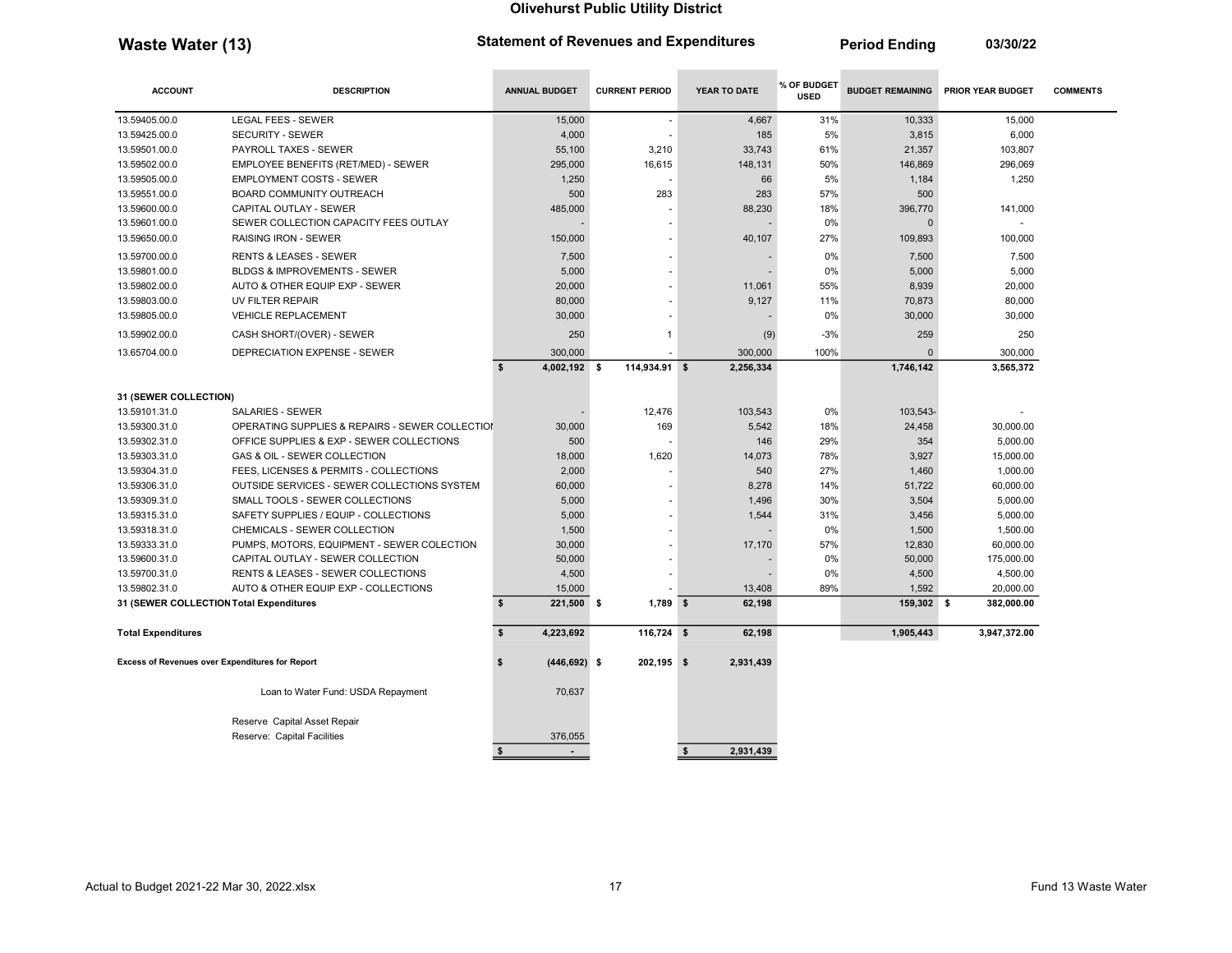# OLIVEHURST PUBLIC UTILITY DISTRICT Community Facility Districts

|               |                                                                    | 2019-20         | 2020-21        | 2021-22       | 2021-22          |
|---------------|--------------------------------------------------------------------|-----------------|----------------|---------------|------------------|
|               |                                                                    | <b>Budget</b>   | <b>Budget</b>  | <b>Budget</b> | <b>Actual</b>    |
| CFD 2002-1    |                                                                    |                 |                |               |                  |
| 18.41000.00.0 | CFD 2002-1 REVENUE                                                 | 631,412         | 668,029        | 628,756       |                  |
| 18.45500.00.0 | <b>INTEREST EARNED - CFD 2002-1</b>                                | 3,500           | 75,000         | 75,000        | 4,878            |
| 18.59306.00.0 | CFD 2002-1 - ADMIN EXPENSE                                         | 45,000          | 45,000         | 45,000        | 10,631           |
| 18.59405.00.0 | LEGAL FEES - CFD 2002-1                                            |                 |                |               |                  |
| 18.59406.00.0 | <b>JUDICIAL FORECLOSURE EXPENSES</b>                               |                 |                |               |                  |
| 18.65103.00.0 | INTEREST EXPENSE - CFD 2002-1                                      | 303,282         | 292,700        | 281,190       | 280,695          |
|               | CFD 2002-1 BOND PRINCIPAL                                          | 399,798         | 432,584        | 435,616       |                  |
|               | Surplus/(Deficit) \$                                               | $(113, 168)$ \$ | $(27, 255)$ \$ | (27, 255)     | (286, 448)<br>\$ |
|               |                                                                    |                 |                |               |                  |
| CFD 2005-1    |                                                                    |                 |                |               |                  |
| 19.41000.00.0 | CFD 2005-1 REVENUE                                                 |                 |                |               |                  |
| 19.59405.00.0 | CFD 2005-1 LEGAL EXPENSE                                           |                 |                |               |                  |
|               | Surplus/(Deficit)                                                  |                 |                |               |                  |
|               |                                                                    |                 |                |               |                  |
| CFD 2005-2    |                                                                    |                 |                |               |                  |
| 20.41000.00.0 | CFD 2005-2 REVENUE                                                 | 57,000          | 10.000         | 10,000        |                  |
| 20.59803.00.0 | CDF 2005-2 PARK MAINTENANCE                                        | 52,000          | 90,000         | 90,000        |                  |
| 20.59306.00.0 | CFD 2005-2 ADMIN EXPENSES                                          | 5,000           | 5,000          | 5,000         | 1,340            |
|               | <b>Surplus/(Deficit)</b><br><b>Future Park Maintenance Reserve</b> |                 | (85,000)       | (85,000)      | (1, 340)         |

\* ANNUAL CFD ASSESSMENTS ARE COLLECTED IN MAY AND JANUARY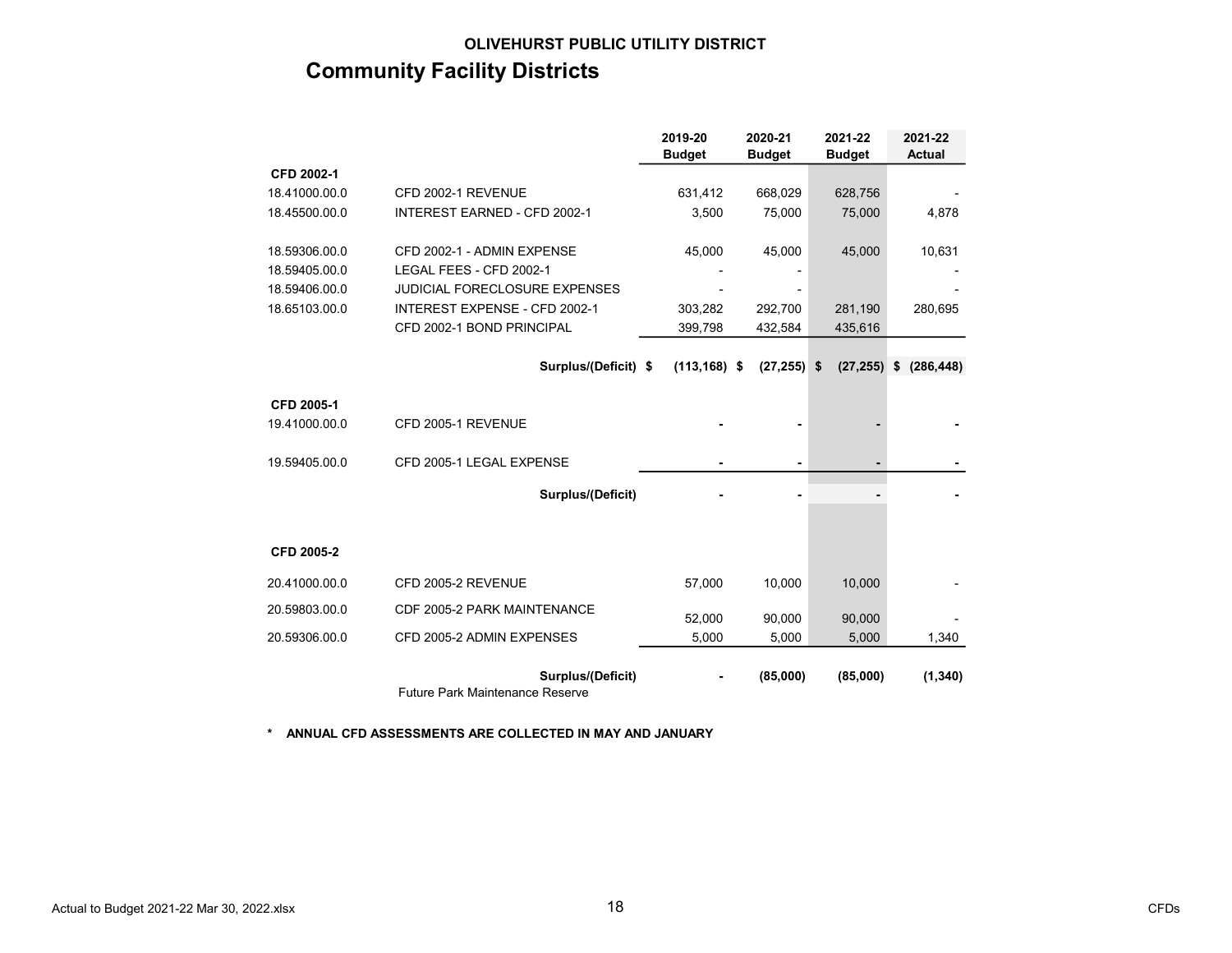|    | Reference | Account                         | <b>Account Name</b>                         |              | Amount    | Detail                                        | <b>Funding Source</b>                              |
|----|-----------|---------------------------------|---------------------------------------------|--------------|-----------|-----------------------------------------------|----------------------------------------------------|
|    |           |                                 |                                             |              |           |                                               |                                                    |
|    |           | <b>Parks-Olivehurst</b>         |                                             |              |           |                                               |                                                    |
| 11 | 02        | 11.59103.02.0                   | <b>OVERHEAD - ADMIN EXPENSES - OH PARKS</b> |              |           |                                               |                                                    |
| 11 | 02        | 11.59306.02.0                   | <b>OUTSIDE SERVICES</b>                     |              |           | 5,000 Contract Park Maintenance               |                                                    |
| 11 | 02        | 11.59317.02.0                   | <b>IRRIGATION EXPENSE - PARKS</b>           |              | 5,000     |                                               | <b>Property Taxes</b>                              |
|    |           |                                 |                                             | <b>TOTAL</b> | \$10,000  |                                               |                                                    |
|    |           |                                 |                                             |              |           |                                               |                                                    |
|    |           | Parks-CSA                       |                                             |              |           |                                               |                                                    |
| 11 | 03        | 11.59103.03.0                   | OVERHEAD - ADMIN EXPENSES - CSA 66 PARKS    |              |           |                                               |                                                    |
| 11 | 03        | 11.59306.03.0                   | <b>OUTSIDE SERVICES</b>                     |              |           | 31.000 Contract Park Maintenance-Tree Removal | Assessments                                        |
| 11 | 03        | 11.59501.03.0                   | PAYROLL TAXES - CSA 66 PARKS                |              |           | 5,000 Actual Payroll                          |                                                    |
|    |           |                                 |                                             | <b>TOTAL</b> | \$36,000  |                                               |                                                    |
|    |           | <b>Fire - Olivehurst and ER</b> |                                             |              |           |                                               |                                                    |
| 11 | 09        | 11.45403.09.0                   | <b>STRIKE TEAM REVENUE</b>                  |              | \$206.000 | Strike Team time underestimate                |                                                    |
| 11 | 09        | 11.59102.09.0                   | OVERHEAD - ADMIN EXPENSES - FIRE            |              |           |                                               |                                                    |
| 11 | 09        | 11.59401.09.0                   | <b>GENERAL INSURANCE - FIRE DEPT</b>        |              | 4,000     | 2021 True-up billing SDRMA                    | <b>Property Taxes</b>                              |
| 11 | 09        | 11.59112.09.0                   | SALARIES - FIRE VOL - STRIKE TEAM           |              | 135,000   |                                               |                                                    |
| 11 | 09        | 11.59501.09.0                   | PAYROLL TAXES - FIRE DEPT                   |              | 20,000    | Strike Team time underestimate                | <b>Strike Team Revenues</b>                        |
| 11 | 09        | 11.59404.09.0                   | <b>COMPUTER EXPENSE</b>                     |              | 9,000     | Obsolete Software Replacement                 | <b>Property Taxes</b>                              |
|    |           |                                 |                                             | <b>TOTAL</b> | \$38,000  |                                               |                                                    |
| 11 | 14        | 11.45437.14.0                   | FIRE PROTECTION CONTRACT - Hard Rock        |              | \$45,000  |                                               |                                                    |
| 11 | 14        | 11.59101.14.0                   | SALARIES - Hard Rock                        |              | 32,000    |                                               |                                                    |
| 11 | 14        | 11.59501.14.0                   | PAYROLL TAXES - Hard Rock                   |              | 3,000     | Addtl Firefigher for Hard Rock Jan-Jun 2022   | <b>Fire Protection</b><br><b>Contract Increase</b> |
| 11 | 14        | 11.59502.14.0                   | EMPLOYEE BENEFITS (RET/MED)                 |              | 10,000    |                                               |                                                    |
|    |           |                                 |                                             | <b>TOTAL</b> | \$0       |                                               |                                                    |
|    |           | Water                           |                                             |              |           |                                               |                                                    |
| 12 |           | 12.59103.00.0                   | <b>OVERHEAD - ADMIN EXPENSES - WATER</b>    |              |           |                                               |                                                    |

### 2021-22 BUDGET AMENDMENT 1